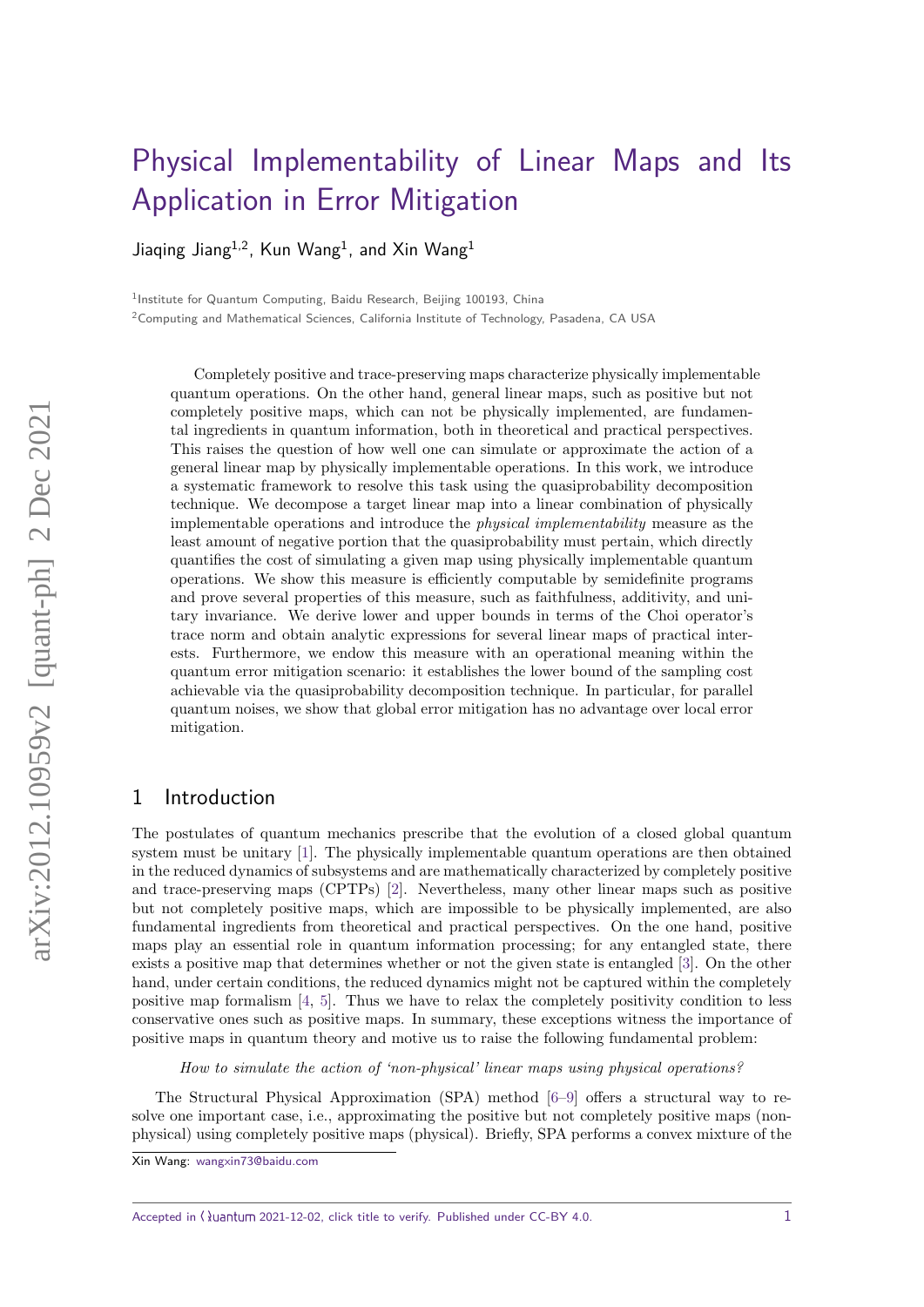original positive map with the completely depolarizing channel, where the completely depolarizing channel projects the input state onto the maximally mixed state, i.e.,  $\Omega(\rho) = I/d, \forall \rho$ . Such a mixture is always feasible since  $any$  linear map (not necessarily positive) mixed with a sufficiently large amount of  $\Omega$  will result in a completely positive map [\[10,](#page-20-0) [11\]](#page-20-1). However, to make the SPA efficient, one should mix as little amount of  $\Omega$  as possible. We call the completely positive map generated by the least  $\Omega$  the SPA of the original map. The SPA method finds novel applications in entanglement detection by yielding experimentally implementable physical processes for positive maps that are non-physical.

In this paper, we introduce a systematic framework to resolve the above fundamental problem and establish an operational and quantitative study of the physical implementability (or nonphysicality from another perspective) of general linear maps, using the quasiprobability decomposition technique [\[12](#page-20-2)[–16\]](#page-20-3) and theoretical tools from semidefinite programming. More specifically, we decompose the target linear map, i.e., Hermitian- and trace-preserving maps (not necessarily positive), into a linear combination of physically implementable quantum operations, i.e., CPTPs. Then the *physical implementability* of the target map is defined to be the least amount of negative portion that the quasiprobability must pertain. To some extent, one can view our method as a generalization of the SPA method by enlarging the resource set from the completely depolarizing channel to any CPTPs. This physical implementability measure is efficiently computable via semidefinite programming [\[17\]](#page-20-4). Besides, it possesses many desirable properties, such as faithfulness, additivity with respect to tensor products, unitary channel invariance, and monotonicity under superchannels. For general target maps, we derive lower and upper bounds in terms of the Choi operator's trace norm. This bound is tight in the sense of equalities saturated by certain channels. For several linear maps of practical interests, we obtain analytic expressions. Notably, by considering the inverse of a quantum channel as the target linear map, we endow this measure with an operational interpretation within the quantum error mitigation scenario as it quantifies the lower bound of the sampling cost achievable via the quasiprobability decomposition technique. This result establishes the limits and delivered meaningful insights to quantum error mitigation schemes using the quasiprobability decomposition method.

**Outline and main contributions** The outline and main contribution of this paper can be summarized as follows:

- In Section [2,](#page-1-0) we set the notation and formally define the concept of invertible linear maps.
- In Section [3,](#page-4-0) we introduce the *physical implementability* measure to characterize how well a linear map can be physically implemented or approximated. We show this measure is efficiently computable by semidefinite programs. We prove several properties of this measure, such as faithfulness, additivity, and unitary channel invariance. What's more, we derive bounds in terms of the Choi operator's trace norm and obtain analytic expressions for several linear maps of practical interests.
- In Section [4,](#page-16-0) we enrich the proposed physical implementability measure with an operational interpretation within the quantum error mitigation framework. It establishes the lower bound of the sampling cost achievable via the quasiprobability decomposition technique. For parallel quantum noises, we prove that global error mitigation has no advantage over local error mitigation, i.e., dealing with quantum noises individually.
- In Appendix [A,](#page-22-0) we introduce the *robustness* of physical implementability from the resource theory perspective. We discuss the relationship between two seemingly different quantities: physical implementability and robustness. We show that these two quantities are equivalent in some sense.

## <span id="page-1-0"></span>2 Preliminaries

In this section, we set the notations and define quantities that will be used throughout this paper.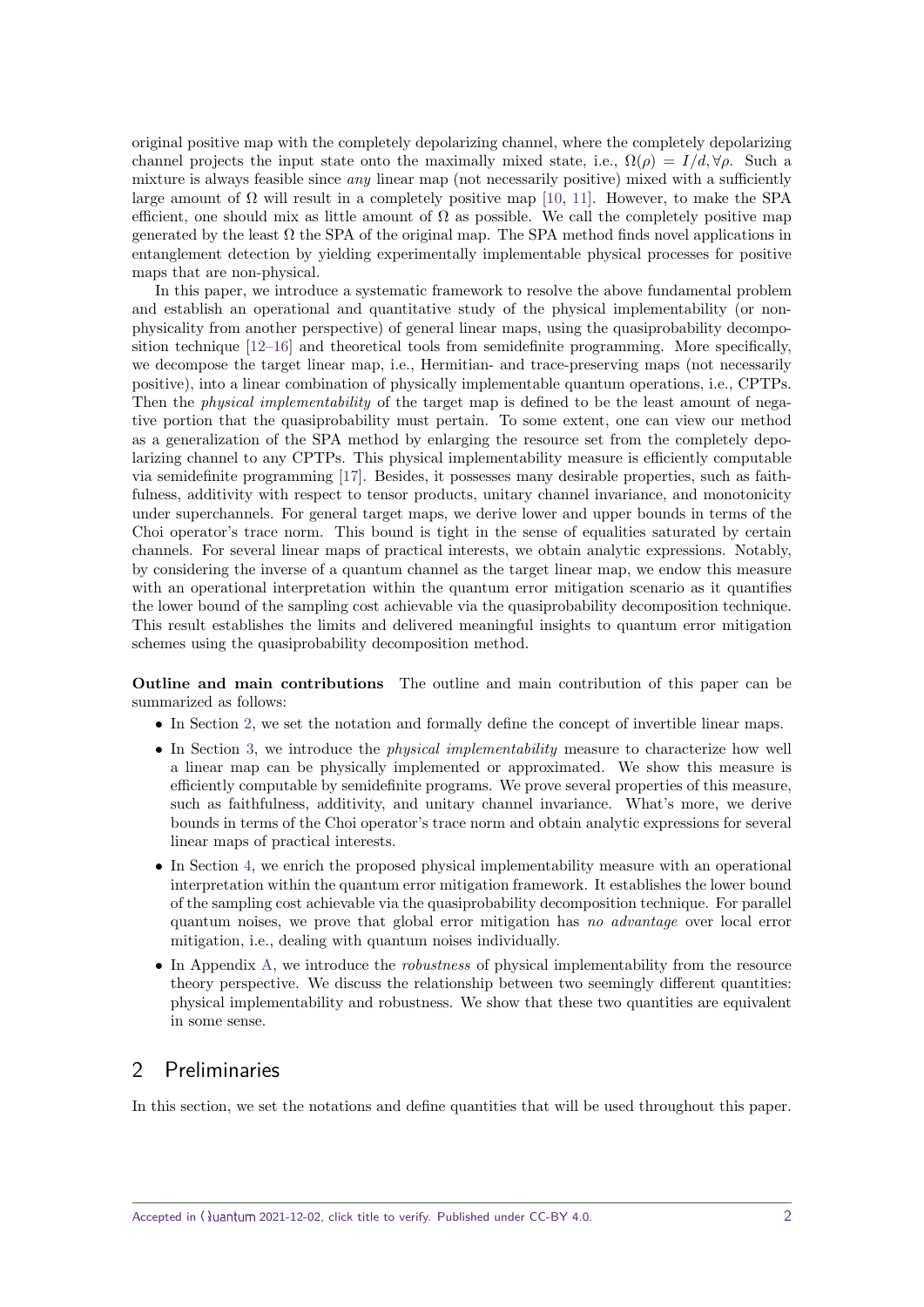#### 2.1 Notations

We label different quantum systems by capital Latin letters (e.g., *A, B, R*). The corresponding Hilbert spaces of these quantum systems are denoted as  $\mathcal{H}_A$ ,  $\mathcal{H}_B$ ,  $\mathcal{H}_R$ , respectively. Throughout this paper, we only consider quantum systems of finite dimensions. Systems with the same letter are assumed to be isomorphic:  $A' \cong A$ . Multipartite quantum systems are described by tensor product spaces, i.e.,  $\mathcal{H}_{AB} = \mathcal{H}_A \otimes \mathcal{H}_B$ . We use these labels as subscripts or superscripts to indicate which system the corresponding mathematical object belongs to if necessary. We drop the scripts when they are evident from the context.

We denote by  $\mathscr{L}(\mathcal{H}_A)$  the set of linear operators and by  $I_A$  the identity operator in the system *A*. For a linear operator  $X \in \mathcal{L}(\mathcal{H}_A)$ , we use  $X^T$  to denote its transpose and  $X^{\dagger}$  to denote its A. For a linear operator  $X \in \mathcal{Z}(H_A)$ , we use  $X$  to denote its transpose and  $X^+$  to denote its conjugate transpose. The trace norm of *X* is defined as  $||X||_1 := \text{Tr} \sqrt{X^{\dagger} X}$ . The spectral norm of *X* is defined as  $||X||_{\infty} := \sigma_{\max}(X)$ , where  $\sigma_{\max}(X)$  is the largest singular value of *X*. We denote by  $\mathscr{L}^{\dagger}(\mathcal{H}_{A})$  the set of Hermitian operators and  $\mathscr{P}(\mathcal{H}_{A})$  the set of positive semidefinite operators in the system *A*. Quantum states are positive semidefinite operators with unit trace. We write  $X \geq 0$  if and only if *X* is positive semidefinite.

A linear map  $\mathcal{N}_{A\rightarrow B}$  is a linear map that transforms linear operators in system A to linear operators in system *B*, i.e.,  $\mathcal{N}_{A\to B}$  :  $\mathcal{L}(\mathcal{H}_A) \to \mathcal{L}(\mathcal{H}_B)$ . We use the calligraphic letters (e.g.,  $M, N, \mathcal{O}$  to represent the linear maps<sup>[1](#page-2-0)</sup> and use id to represent the identity map. Let Tr denote the trace function. We say the linear map  $\mathcal{N}_{A\to A}$  is trace-preserving (TP) if  $Tr[\mathcal{N}(X)] = Tr[X]$ for arbitrary  $X \in \mathcal{L}(\mathcal{H}_A)$ , is trace non-increasing (TN) if Tr[ $\mathcal{N}(X)$ ]  $\leq$  Tr[X] for arbitrary  $X \in$  $\mathscr{L}(\mathcal{H}_A)$ , is Hermitian-preserving (HP) if  $\mathcal{N}(X) \in \mathscr{L}^{\dagger}(\mathcal{H}_A)$  for arbitrary  $X \in \mathscr{L}^{\dagger}(\mathcal{H}_A)$ , is positive if  $\mathcal{N}(X) \in \mathscr{P}(\mathcal{H}_A)$  for arbitrary  $X \in \mathscr{P}(\mathcal{H}_A)$ , and is completely positive (CP) if  $id_R \otimes \mathcal{N}$  is positive for arbitrary reference system *R*. We call a linear map CPTP if it is both completely positive and trace-preserving, CPTN if it is completely positive and trace non-increasing, HPTP if it is Hermitian- and trace-preserving. Note that CPTP and CPTN maps are also known as quantum channels and quantum subchannels in quantum information theory.

Let  $A$  be a  $d$ -dimensional quantum system and let  $A'$  be isomorphic to  $A$ . A maximally entangled state of rank *d* in  $A'A$  is defined as  $|\Psi\rangle_{A'A} := \sum_{i=0}^{d-1} |ii\rangle /$ norphic to A. A maximally  $\sqrt{d}$ , where  $\{|i\rangle\}_{i=0}^{d-1}$  forms and orthonormal basis of the system *A*. We denote its unnormalized version by  $|\Gamma\rangle := \sqrt{d} |\Psi\rangle$ . Given a linear map  $\mathcal{N}_{A\rightarrow A}$ , its Choi operator [\[18\]](#page-20-5) is defined as

$$
J_{\mathcal{N}}^{A'A} := (\mathrm{id}_{A'} \otimes \mathcal{N}_{A \to A})(|\Gamma \rangle \langle \Gamma |_{A'A}) = \sum_{i,j=0}^{d-1} |i \rangle \langle j |_{A'} \otimes \mathcal{N}_{A \to A}(|i \rangle \langle j |_{A}). \tag{1}
$$

By the Choi-Jamiołkowski isomorphism [\[18,](#page-20-5) [19\]](#page-20-6), N is completely positive if and only if  $J_\mathcal{N} \geq 0$ , is trace-preserving if and only if  $Tr_A J_{\mathcal{N}} = I_{A'}$ , where  $I_{A'}$  is the identity operator in  $A'$ , is trace non-increasing if and only if  $Tr_A J_{\mathcal{N}} \leqslant I_{A'}$ , and is Hermitian preserving if and only if  $J_{\mathcal{N}}^{\dagger} = J_{\mathcal{N}}^2$  $J_{\mathcal{N}}^{\dagger} = J_{\mathcal{N}}^2$ . Given the Choi operator  $J_N$ , the output of N can be reconstructed via

<span id="page-2-2"></span>
$$
\mathcal{N}(\rho) = \text{Tr}_{A'}[(\rho^T \otimes I_A)J_{\mathcal{N}}],\tag{2}
$$

where the transpose *T* is with respect to the orthonormal basis defining  $|\Gamma\rangle_{A\prime A}$ .

We use  $\mathbb R$  to represent the real field and  $\mathbb C$  to represent the complex field.

### 2.2 Invertible CPTP maps

In this subsection, we formally define the concept of invertible CPTP maps [\[12,](#page-20-2) [21,](#page-20-7) [22\]](#page-20-8) and explore their properties. Invertible CPTP maps motivate our study of physical implementbility and will be investigated in detail in Section [3.5.](#page-12-0) Readers who are familiar with invertible maps may safely skip this section and come back when necessary.

<span id="page-2-0"></span><sup>1</sup>Throughout this work, we are only interested in the linear maps for which the input and output quantum systems have the same dimension.

<span id="page-2-1"></span><sup>2</sup>We refer the interested readers to [\[20,](#page-20-9) Section 2.2] and the references therein for a detailed proof of these results.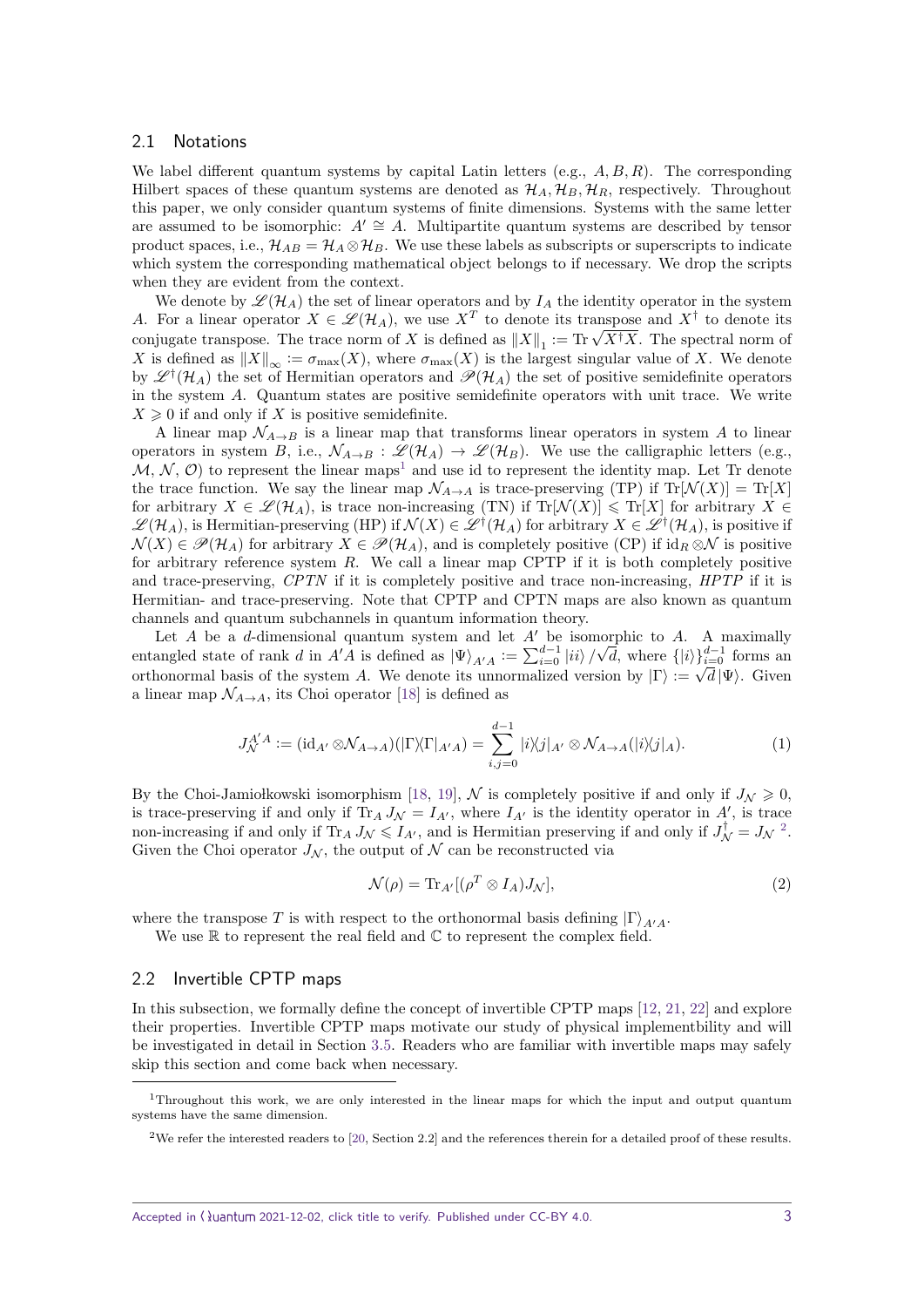Let  $\mathcal{O}_{A\to A}$  be a CPTP map in the system *A*. We say  $\mathcal O$  is *invertible*, if there exists a linear map  $\mathcal{N}_{A\to A}$  in the system *A* such that

$$
\forall X \in \mathcal{L}(\mathcal{H}_A), \ \mathcal{N} \circ \mathcal{O}(X) = X. \tag{3}
$$

In this manuscript we only consider system *A* of finite dimension, where the range of an invertible map O is the whole space, that is  $\{\mathcal{O}(X) | X \in \mathcal{L}(\mathcal{H}_A)\} = \mathcal{L}(\mathcal{H}_A)$ . That is, N cancels the effect of  $\mathcal O$  and returns back the input state. In this case, we adopt the convention  $\mathcal O^{-1} \equiv \mathcal N$  and call  $\mathcal{O}^{-1}$  the inverse map of  $\mathcal{O}$ . What's more, we say  $\mathcal O$  is *strictly invertible*, if in addition the quantum map N is CPTP. Wigner's theorem [\[23\]](#page-20-10) guarantees that a CPTP map  $\mathcal{O}_{A\rightarrow A}$  is strictly invertible if and only if it is a unitary channel, i.e.,  $\mathcal{O}(\cdot) = U(\cdot)U^{\dagger}$  for some unitary *U*. On the other hand, the qudit depolarizing channel is invertible but not strictly invertible since its inverse linear map is not completely positive (cf. Lemma [14\)](#page-15-0). We emphasize that not all CPTP maps are invertible; the constant quantum channel [\[24–](#page-20-11)[28\]](#page-20-12), which maps all inputs into some fixed quantum state, is a prominent counterexample.

In the following, we show that for the system *A* of finite dimension, if a CPTP map  $\mathcal{O}_{A\to A}$  is invertible, its inverse map  $\mathcal{O}^{-1}$  must necessarily be both Hermitian- and trace-preserving (HPTP).

<span id="page-3-1"></span>**Property 1** *Let*  $O_{A\rightarrow A}$  *be an invertible CPTP map. The following statements hold:* 

- *1.* O<sup>−</sup><sup>1</sup> *is Hermitian-preserving; and*
- *2.* O−<sup>1</sup> *is trace-preserving.*

**Proof** First notice that for arbitrary  $X \in \mathcal{L}(\mathcal{H}_A)$ ,

$$
\mathcal{O}^{-1} \circ \mathcal{O}(\rho) = \rho \Leftrightarrow \mathcal{O} \circ \mathcal{O}^{-1} \circ \mathcal{O}(\rho) = \mathcal{O}(\rho) \Leftrightarrow \mathcal{O} \circ \mathcal{O}^{-1} \left( \mathcal{O}(\rho) \right) = \mathcal{O}(\rho) \Rightarrow \mathcal{O} \circ \mathcal{O}^{-1} = id_{\mathcal{O}}, \quad (4)
$$

where  $id_{\mathcal{O}}$  is the identity map on the range of  $\mathcal{O}$ .

Now we show the Hermitian-preserving property. Assume the system *A* is *d*-dimensional. Then  $\mathscr{L}(\mathcal{H}_A)$  is a  $d^2$ -dimensional linear space over the complex field  $\mathbb C$  and  $\mathscr{L}^{\dagger}(\mathcal{H}_A)$  is a  $d^2$ dimensional linear space over the real field R. As so, there exist linearly independent operators  $O_1, ..., O_{d^2} \in \mathscr{L}^{\dagger}(\mathcal{H}_A)^3$  $O_1, ..., O_{d^2} \in \mathscr{L}^{\dagger}(\mathcal{H}_A)^3$  such that for every  $O \in \mathscr{L}^{\dagger}(\mathcal{H}_A)$ ,

$$
O = \sum_{i=1}^{d^2} c_i O_i, c_i \in \mathbb{R}.
$$
\n(5)

Since  $\mathcal{O}$  is a quantum channel and Hermitian-preserving, we have  $\mathcal{O}(O_i) \in \mathscr{L}^{\dagger}(H_A)$ . Since  $\mathcal{O}$  is linear and invertible,  $\mathcal{O}(O_1)$ , ...,  $\mathcal{O}(O_{d^2})$  must be linearly independent over the field R. Otherwise, there exists  $O \neq 0$  for which  $\mathcal{O}(O) = 0$ , implying that  $O$  is not invertible since by linearity we already have  $\mathcal{O}^{-1}(\mathbf{0}) = \mathbf{0}$ . To conclude,  $\{\mathcal{O}(O_1), ..., \mathcal{O}(O_{d^2})\}$  is a linear independent set in  $\mathscr{L}^{\dagger}(H_A)$ over the field R of size  $d^2$ , thus it forms a basis for  $\mathscr{L}^{\dagger}(\mathcal{H}_A)$ . Then for any  $O \in \mathscr{L}^{\dagger}(\mathcal{H}_A)$ , there exists  $\{a_i \in \mathbb{R}\}\$ i such that

$$
O = \sum_{i=1}^{d^2} a_i \mathcal{O}(O_i),\tag{6}
$$

$$
= \mathcal{O}\left(\sum_{i=1}^{d^2} a_i O_i\right),\tag{7}
$$

where the first equality follows since  $\{\mathcal{O}(O_i)\}\$ i forms a basis, and the second equality follows since  $\mathcal{O}$  is linear. Now it holds that for any  $O \in \mathscr{L}^{\dagger}(\mathcal{H}_{A}),$ 

$$
\mathcal{O}^{-1}(O) = \mathcal{O}^{-1} \circ \mathcal{O}\left(\sum_{i=1}^{d^2} a_i O_i\right) = \sum_{i=1}^{d^2} a_i O_i \in \mathscr{L}^{\dagger}(\mathcal{H}_A),\tag{8}
$$

<span id="page-3-0"></span><sup>&</sup>lt;sup>3</sup>For example, write  $E_{ij} \in \mathbb{R}^{d \times d}$  as the matrix that  $E_{ij}[k,l]$  equals 1 for  $k, l = i, j$  and 0 otherwise. We can choose the basis as  ${E_{kk}}_{k\in[d]}$ ;  ${E_{kl} - E_{lk}}_{k < l; k, l \in [d]}$ ;  ${iE_{kl} - iE_{lk}}_{k < l; k, l \in [d]}$ .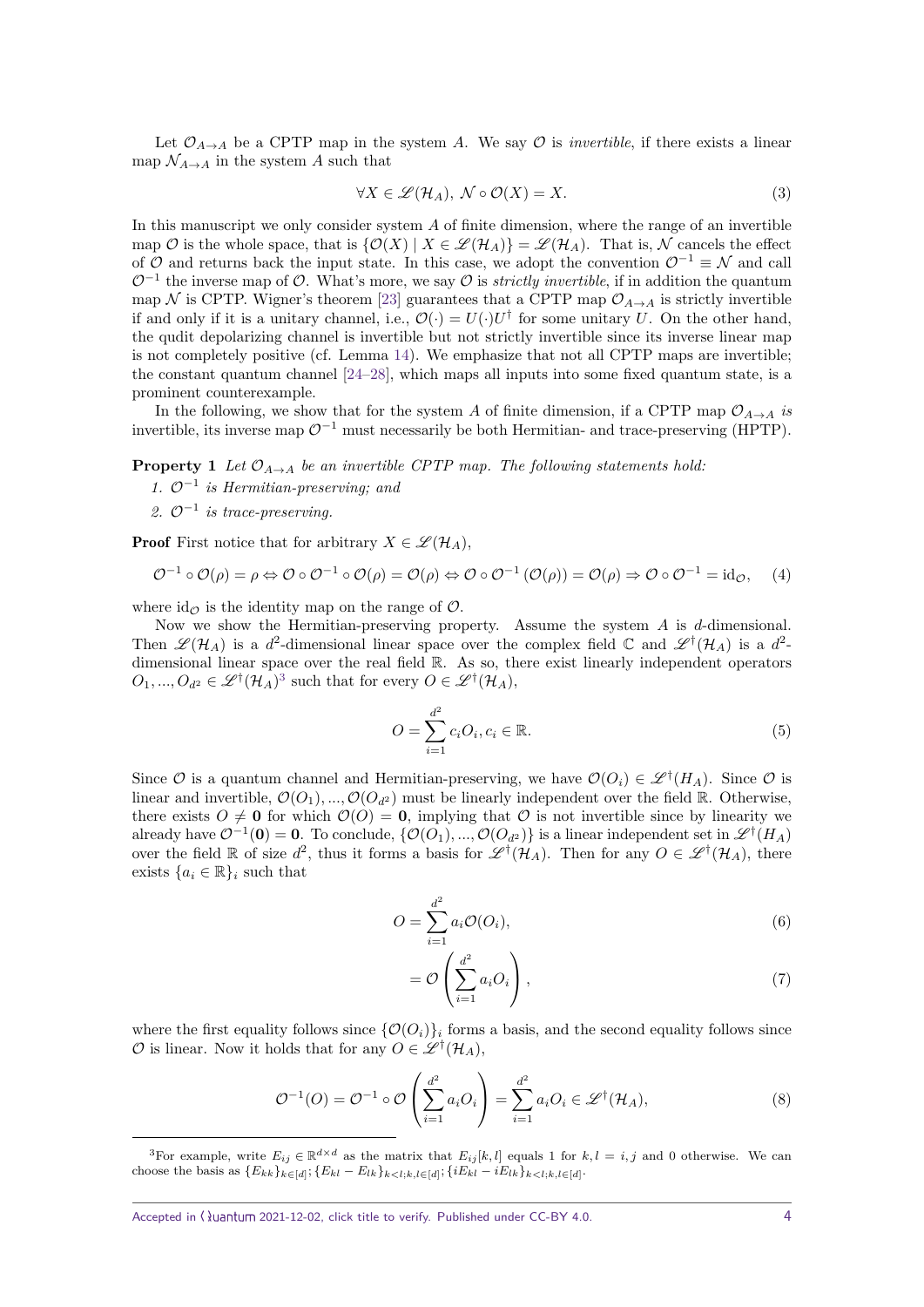implying that  $\mathcal{O}^{-1}$  is Hermitian-preserving.

The trace-preserving property is easy to check. Notice that in this work we only consider system *A* of finite dimension, where the range of an invertible map  $\mathcal O$  is the whole space, i.e.,  $\{\mathcal{O}(X) \mid X \in \mathcal{L}(\mathcal{H}_A)\} = \mathcal{L}(\mathcal{H}_A)$ . For arbitrary  $X \in \mathcal{L}(\mathcal{H}_A)$ , we have

$$
\operatorname{Tr}\left[\mathcal{O}^{-1}(X)\right] = \operatorname{Tr}\left[\mathcal{O}\circ\mathcal{O}^{-1}(X)\right] = \operatorname{Tr}\left[X\right],\tag{9}
$$

where the first equality follows from trace-preserving property of  $\mathcal O$  and the second equality follows from the definition of inverse map.

## <span id="page-4-0"></span>3 Physical implementability of linear maps

In this section, we introduce the physical implementability measure to characterize how well a linear map can be physically approximated. We investigate its various properties, derive bounds in terms of its Choi operator's trace norm, and deliver analysis for particular examples of interest.

#### 3.1 Definition

Completely positive and trace-preserving (CPTP) maps mathematically characterize physically implementable quantum operations in a given quantum system. Nevertheless, general linear maps, such as positive but not completely positive maps, which are impossible to be physically implemented, are also fundamental ingredients from theoretical and practical perspectives. For example, in the error mitigation task, one might wish to implement the inverse map of the noise, which may not be completely positive thus is non-physical. It leads naturally to the problem of physically approximating these 'non-physical' linear maps. To this end, we introduce the physical implementability measure to characterize that how well a given quantum linear map can be physically implemented. Here we interpret "physically approximating a linear map" as decomposing the given map into linear combination of CPTPs, and quantify the hardness of approximation by the  $l_1$ -norm of the decomposition coefficients. This interpretation is inspired by the error mitigation task and its operational meaning will be further discussed in Section [4.](#page-16-0)

Formally, given an HPTP map  $\mathcal N$  in  $\mathcal H$ , the *physical implementability* of  $\mathcal N$  is defined as

<span id="page-4-1"></span>
$$
\nu(\mathcal{N}) := \log \min \left\{ \sum_{\alpha} |\eta_{\alpha}| \middle| \mathcal{N} = \sum_{\alpha} \eta_{\alpha} \mathcal{O}_{\alpha}, \ \mathcal{O}_{\alpha} \text{ is CPTP}, \ \eta_{\alpha} \in \mathbb{R} \right\},\tag{10}
$$

where logarithms are in base 2 throughout this paper. Intuitively, we decompose the map  $\mathcal N$  as a linear combination of CPTP maps that are physically implementable in a quantum system; negative terms, that is  $\eta_{\alpha} < 0$ , must be introduced and they quantify the fundamental limit of physical implementability of  $N$ . In the following Lemma [2](#page-5-0) we show that  $N$  can always be decomposed into a linear combination of two quantum channels with carefully chosen coefficients. Lemma [2](#page-5-0) and SDP [\(23\)](#page-6-0) show that the value of [\(10\)](#page-4-1) is the minimization of a convex function over a closed convex set, thus we can write min instead of inf in [\(10\)](#page-4-1). Interestingly, the physical implementability measure finds its operational meaning in error mitigation tasks, as we will argue in the next section.

The measure  $\nu$  bears nice properties. First of all, it is efficiently computable via semidefinite programs. It satisfies the desirable additivity property with respect to tensor products. This property ensures that the parallel application of linear maps cannot make the physical implementation 'easier' compared to implementing these linear maps individually. It also satisfies the monotonicity property with respect to quantum superchannels. We give upper and lower bounds on the physical implementability in terms of its Choi operator's trace norm, connecting this measure to the widely studied operator norm in the literature. These bounds are tight in the sense that there exist HPTP maps for which the bounds are saturated. What's more, we are able to derive analytical expressions of this measure for some inverse maps of practically interesting CPTP maps.

#### 3.2 Semidefinite programs

In this section, we propose a semidefinite program (SDP) calculating  $\nu(\mathcal{N})$  for arbitrary HPTP maps  $N$ . We remind that under mild regularity assumptions, SDP can be efficiently solved by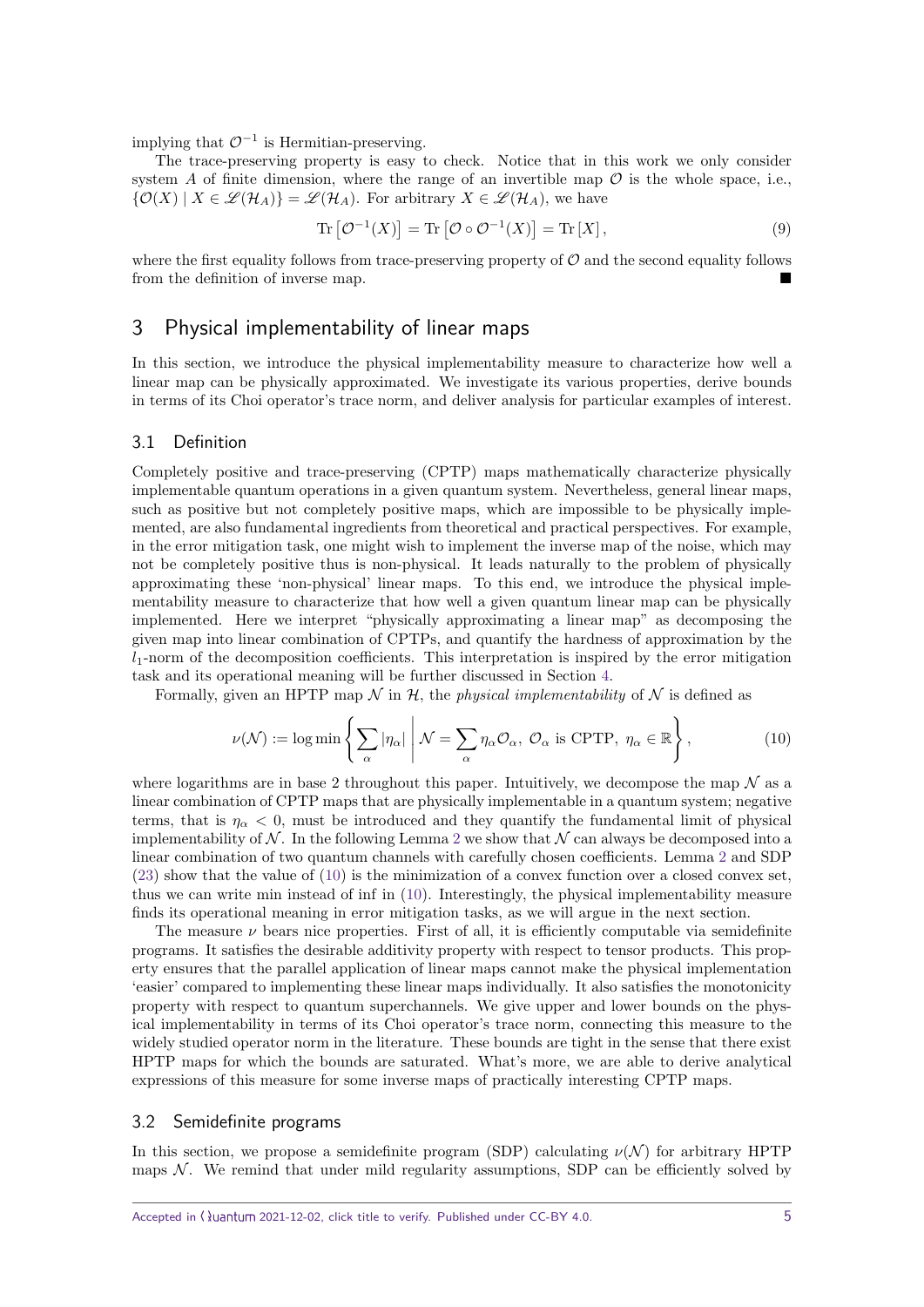interior point method [\[29\]](#page-20-13) with runtime polynomial in *d*, where *d* is the dimension of the quantum system  $H$ . This algorithm is designed by noticing that the optimal decomposition  $(10)$  can always be obtained by just two quantum channels.

In the following, we prove that HPTP maps can always be decomposed into a linear combination of two quantum channels with carefully chosen coefficients. It is worth noting that, the construction in Lemma [2](#page-5-0) does not yield the optimal physical implementability. However, in Theorem [3](#page-5-1) we show the optimality can be obtained by another two CPTP maps.

<span id="page-5-0"></span>**Lemma 2** Let N be an HPTP map, then there exist two real numbers  $\eta_1 \geq 0, \eta_2 \geq 0$  and two *CPTP* maps  $O_1$ ,  $O_2$  *such that* 

$$
\mathcal{N} = \eta_1 \mathcal{O}_1 - \eta_2 \mathcal{O}_2. \tag{11}
$$

**Proof** By the Choi-Jamiołkowski isomorphism, it's equivalent to prove that there exist two real numbers  $\eta_1$ ,  $\eta_2$ , and two positive semidefinite operators  $J_1$  and  $J_2$ , such that  $J_i \geq 0$ ,  $\text{Tr}_B J_i = I_A$ ,  $i = 1, 2$ , and

$$
J_{\mathcal{N}} = \eta_1 J_1 - \eta_2 J_2. \tag{12}
$$

From solution of [\(12\)](#page-5-2) one can construct desired  $\mathcal{O}_1, \mathcal{O}_2$  via [\(2\)](#page-2-2).

Write  $d_A$ ,  $d_B$  as the dimensions of system *A*, *B* respectively. Recall that  $Tr_B J_N = I_A$ , it suffices to let

$$
\eta_1 = (\|J_{\mathcal{N}}\|_1 + 1) \cdot d_B, J_1 = I_{AB}/d_B,
$$
\n(13)

$$
\eta_2 = (\|J_N\|_1 + 1) \cdot d_B - 1, J_2 = (\eta_1 J_1 - J_N)/\eta_2 \tag{14}
$$

<span id="page-5-1"></span>**Theorem 3** *Let* N *be an HPTP map. It holds that*

$$
\nu(\mathcal{N}) = \log \min \left\{ \eta_1 + \eta_2 \; \middle| \; \mathcal{N} = \eta_1 \mathcal{O}_1 - \eta_2 \mathcal{O}_2; \; \eta_i \geqslant 0, \; \mathcal{O}_i \; \text{is CPTP} \right\}. \tag{15}
$$

**Proof** From Lemma [2](#page-5-0) we know  $\mathcal N$  can always be written as linear combination of two CPTPs. This implies that  $\nu(\mathcal{N})$  is finite. We prove that  $\nu(\mathcal{N})$  can always be obtained by a linear combination of two CPTPs. Suppose on the contrary that  $\nu(\mathcal{N})$  is achieved by

$$
\mathcal{N} = \sum_{\alpha \in \mathcal{K}} \eta_{\alpha}' \mathcal{O}_{\alpha}', \ \eta_{\alpha}' \in \mathcal{R}, \ \mathcal{O}_{\alpha}' \ \text{ is CPTP}, \tag{16}
$$

where  $|\mathcal{K}| \geq 3$  and might be infinite (in which case the sum shall be replaced by the integral in [\(16\)](#page-5-3)). That is,  $\nu(\mathcal{N}) = \sum_{\alpha \in \mathcal{K}} |\eta'_{\alpha}|.$ 

Noticing the set of CPTPs is convex, we divide the set of quantum channels in [\(16\)](#page-5-3) into two subgroups according to the sign of their coefficients. More precisely, set

$$
\eta_1 := \sum_{\alpha:\eta'_\alpha \geqslant 0} \eta'_\alpha,\tag{17}
$$

$$
\mathcal{O}_1 := \eta_1 \sum_{\alpha: \eta'_\alpha \geq 0} \frac{\eta'_\alpha}{\eta_1} \mathcal{O}'_\alpha,\tag{18}
$$

$$
\eta_2 := \sum_{\alpha:\eta'_\alpha < 0} |\eta'_\alpha|,\tag{19}
$$

$$
\mathcal{O}_2 := \eta_2 \sum_{\alpha:\eta'_\alpha < 0} \frac{|\eta'_\alpha|}{\eta_2} \mathcal{O}'_\alpha,\tag{20}
$$

we can easily check from [\(16\)](#page-5-3) that

$$
\mathcal{N} = \eta_1 \mathcal{N}_1 - \eta_2 \mathcal{N}_2. \tag{21}
$$

<span id="page-5-4"></span><span id="page-5-3"></span><span id="page-5-2"></span>П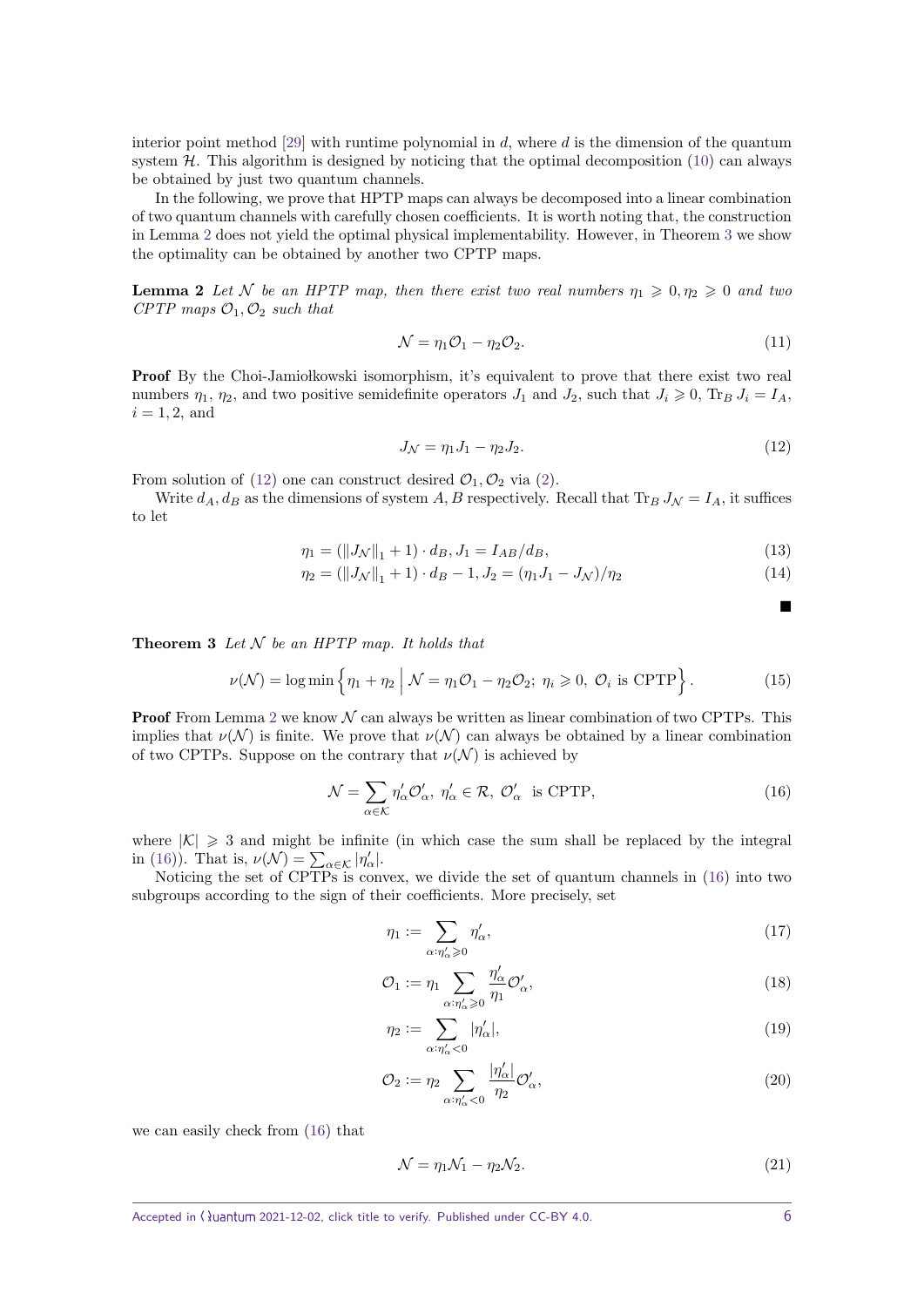What's more, the above decomposition yields

$$
\eta_1 + \eta_2 = \sum_{\alpha'} |\eta'_{\alpha}| = \nu(\mathcal{N}). \tag{22}
$$

Remark 1 Note that a similar conclusion to Theorem [3](#page-5-1) has been obtained in [\[16\]](#page-20-3) . The proof here is similar.

An advantage of Theorem [3](#page-5-1) is that it leads to a semidefinite program characterization of the measure  $\nu(\mathcal{N})$  (more concretely,  $2^{\nu(\mathcal{N})}$ ), in terms of its the Choi operator  $J_{\mathcal{N}}$ :

**Primal:** 
$$
2^{\nu(\mathcal{N})} = \min p_1 + p_2
$$
 (23a)

$$
s.t. JN = J1 - J2
$$
\n(23b)

$$
\text{Tr}_B J_1 = p_1 I_A \tag{23c}
$$

<span id="page-6-6"></span><span id="page-6-3"></span><span id="page-6-2"></span><span id="page-6-0"></span> $\blacksquare$ 

$$
\text{Tr}_B J_2 = p_2 I_A \tag{23d}
$$

$$
J_1 \geqslant 0, J_2 \geqslant 0 \tag{23e}
$$

Throughout this paper, 's.t.' is short for 'subject to'. Correspondingly, the dual SDP is given by (the proof can be found in Appendix [B\)](#page-23-0)

$$
\textbf{Dual:} \quad 2^{\nu(\mathcal{N})} = \max \, \text{Tr} \left[ M_{AB} J_{\mathcal{N}} \right] \tag{24a}
$$

<span id="page-6-5"></span>
$$
s.t. \; \text{Tr}\,N_A = 1\tag{24b}
$$

$$
\operatorname{Tr} K_A = 1 \tag{24c}
$$

$$
M_{AB} + N_A \otimes I_B \geq 0 \tag{24d}
$$

$$
-M_{AB} + K_A \otimes I_B \geq 0 \tag{24e}
$$

where the maximization ranges over all Hermitian operators *MAB* in the joint system *AB*, and Hermitian operators  $N_A$ ,  $K_A$  in the system  $A$ . One can check that the primal SDP satisfies the Slater condition, thus the strong duality holds. These primal and dual semidefinite programs are useful in proving the properties of  $\nu(\mathcal{N})$ .

Besides, we show that relaxing the condition in [\(15\)](#page-5-4) from CPTPs to CPTN (completely positive and trace non-increasing) maps leads to the same  $\nu(\mathcal{N})$ .

<span id="page-6-7"></span>**Lemma 4** *Let*  $N$  *be an HPTP map. It holds that* 

$$
\nu(\mathcal{N}) = \log \min \left\{ \eta_1 + \eta_2 \; \middle| \; \mathcal{N} = \eta_1 \mathcal{O}_1 - \eta_2 \mathcal{O}_2; \; \eta_i \geqslant 0, \; \mathcal{O}_i \; \text{is CPTN} \right\}. \tag{25}
$$

Proof Define the following optimization problem:

$$
2^{\omega(\mathcal{N})} = \min p_1 + p_2 \tag{26a}
$$

<span id="page-6-1"></span>
$$
s.t. JN = J1 - J2
$$
\n(26b)

$$
\text{Tr}_B J_1 \leqslant p_1 I_A \tag{26c}
$$

$$
\operatorname{Tr}_B J_2 \leqslant p_2 I_A \tag{26d}
$$

<span id="page-6-4"></span>
$$
J_1 \geqslant 0, J_2 \geqslant 0 \tag{26e}
$$

It is equivalent to show that  $\nu(\mathcal{N}) = \omega(\mathcal{N})$ . Note that the only difference between the programs [\(23\)](#page-6-0) and [\(26\)](#page-6-1) lies in that we relax the equality conditions in [\(23c\)](#page-6-2) and [\(23d\)](#page-6-3) to inequality conditions.

By definition it holds that  $\nu(N) \geq \omega(N)$  since the constraints are relaxed. We prove  $\nu(N) \leq$  $\omega(\mathcal{N})$  by showing that we are able to construct a feasible solution of [\(23\)](#page-6-0) from any feasible solution of [\(26\)](#page-6-1) with the same performance. Assume  $(p_1, p_2, J_1, J_2)$  achieves (26). That is,

$$
2^{\omega(\mathcal{N})} = p_1 + p_2, \quad J_{\mathcal{N}} = J_1 - J_2, \quad \text{Tr}_B J_1 \leqslant p_1 I_A, \quad \text{Tr}_B J_2 \leqslant p_2 I_A. \tag{27}
$$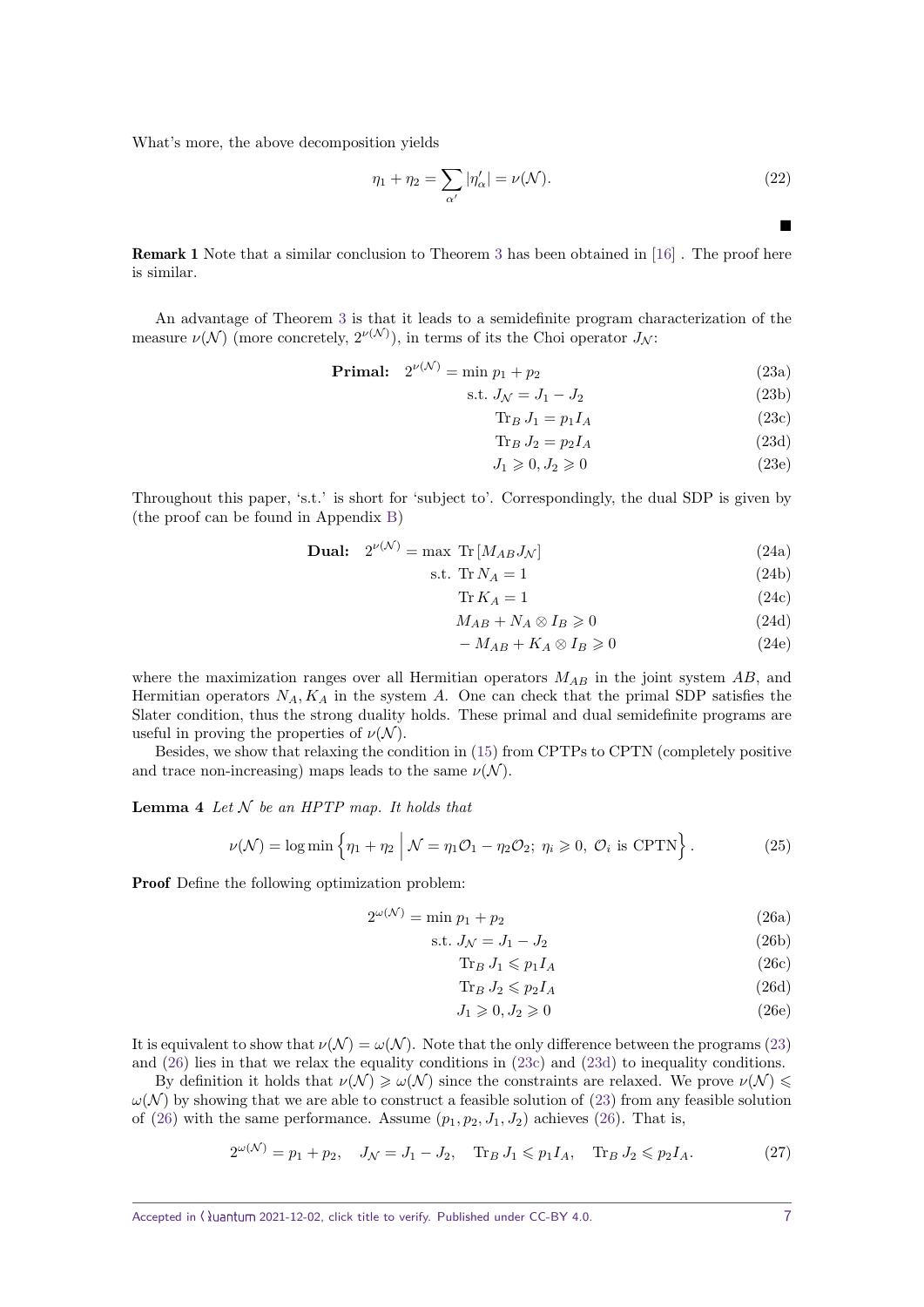Define the following operators

$$
\widetilde{J}_1 := J_1 + \left[ \frac{p_1 + p_2}{2} I_A - \frac{\text{Tr}_B J_1 + \text{Tr}_B J_2}{2} \right] \otimes I_B / d_B, \tag{28}
$$

$$
\widetilde{J}_2 := J_2 + \left[ \frac{p_1 + p_2}{2} I_A - \frac{\text{Tr}_B J_1 + \text{Tr}_B J_2}{2} \right] \otimes I_B / d_B. \tag{29}
$$

By [\(27\)](#page-6-4), we have  $\widetilde{J}_1, \widetilde{J}_2 \geq 0$  and  $\widetilde{J}_1 - \widetilde{J}_2 = J_1 - J_2 = J_{\mathcal{N}}$ . What's more,

$$
\text{Tr}_B \, \tilde{J}_1 = \text{Tr}_B \, J_1 + \frac{p_1 + p_2}{2} I_A - \frac{\text{Tr}_B \, J_1 + \text{Tr}_B \, J_2}{2} \tag{30}
$$

$$
=\frac{p_1+p_2}{2}I_A + \frac{\text{Tr}_B J_1 - \text{Tr}_B J_2}{2} \tag{31}
$$

$$
=\frac{p_1+p_2+1}{2}I_A,
$$
\n(32)

$$
\text{Tr}_B \,\tilde{J}_2 = \text{Tr}_B \, J_2 + \frac{p_1 + p_2}{2} I_A - \frac{\text{Tr}_B \, J_1 + \text{Tr}_B \, J_2}{2} \tag{33}
$$

$$
=\frac{p_1+p_2}{2}I_A - \frac{\text{Tr}_B J_1 - \text{Tr}_B J_2}{2} \tag{34}
$$

$$
=\frac{p_1+p_2-1}{2}I_A,\tag{35}
$$

where we used the fact that  $\text{Tr}_B J_1 - \text{Tr}_B J_2 = \text{Tr}_B J_\mathcal{N} = I_A$ . Since  $p_1 + p_2 \geq 1$  by definition,  $\widetilde{J}_2$  is well defined. That is to say,  $((p_1 + p_2 + 1)/2, (p_1 + p_2 - 1)/2, \tilde{J}_1, \tilde{J}_2)$  is a feasible solution for [\(23\)](#page-6-0) and thus

$$
2^{\nu(\mathcal{N})} \leqslant \frac{p_1 + p_2 + 1}{2} + \frac{p_1 + p_2 - 1}{2} = p_1 + p_2 = 2^{\omega(\mathcal{N})}.
$$
\n
$$
(36)
$$

#### 3.3 Properties

In this section, we prove several interesting properties of  $\nu(\mathcal{N})$  – faithfulness, additivity w.r.t. (with respect to) tensor product of linear maps, subadditivity w.r.t. linear map composition, unitary channel invariance, and monotonicity under quantum superchannels – via exploring its semidefinite program characterizations.

The faithfulness property ensures a linear map possesses zero physical implementability measure if and only if it is physically implementable, i.e., it is a CPTP map. As so, positive physical implementability measure indicates that the corresponding map is not physically implementable.

<span id="page-7-1"></span>**Lemma 5 (Faithfulness)** *Let*  $\mathcal{N}_{A\rightarrow A}$  *be an HPTP map.*  $\nu(\mathcal{N}) = 0$  *if and only if*  $\mathcal{N}$  *is CPTP.* 

**Proof** The 'if' part follows directly by definition. To show the 'only if' part, recall the alternative characterization of  $\nu(\cdot)$  in Theorem [3.](#page-5-1) Since  $\nu(\mathcal{N}) = 0$ , there must exist a channel ensemble  $\{(\eta_1, \mathcal{O}_1), (\eta_2, \mathcal{O}_2)\}\$  such that  $\mathcal{N} = \eta_1\mathcal{O}_1 - \eta_2\mathcal{O}_2$ ,  $\eta_1, \eta_2 \geq 0$ , and  $\eta_1 + \eta_2 = 1$ . Since N is tracepreserving, it holds that  $\eta_1 - \eta_2 = 1$ . These conditions yield  $\eta_1 = 1, \eta_2 = 0$  and thus  $\mathcal{N} = \mathcal{O}_1$ , implying that  $\mathcal N$  is completely positive.

<span id="page-7-2"></span>**Theorem 6 (Additivity w.r.t. tensor product)**  $Let \mathcal{M}_{A_1 \to B_1}$  and  $\mathcal{N}_{A_2 \to B_2}$  be two HPTP maps. *It holds that*

$$
\nu(\mathcal{M}\otimes\mathcal{N})=\nu(\mathcal{M})+\nu(\mathcal{N}).
$$
\n(37)

Proof It is equivalent to show that

<span id="page-7-0"></span>
$$
2^{\nu(\mathcal{M}\otimes\mathcal{N})} = 2^{\nu(\mathcal{M})} \cdot 2^{\nu(\mathcal{N})}.
$$
\n(38)

We prove [\(38\)](#page-7-0) by exploring the primal and dual SDP characterizations of  $\nu$  in [\(23\)](#page-6-0) and [\(24\)](#page-6-5).

п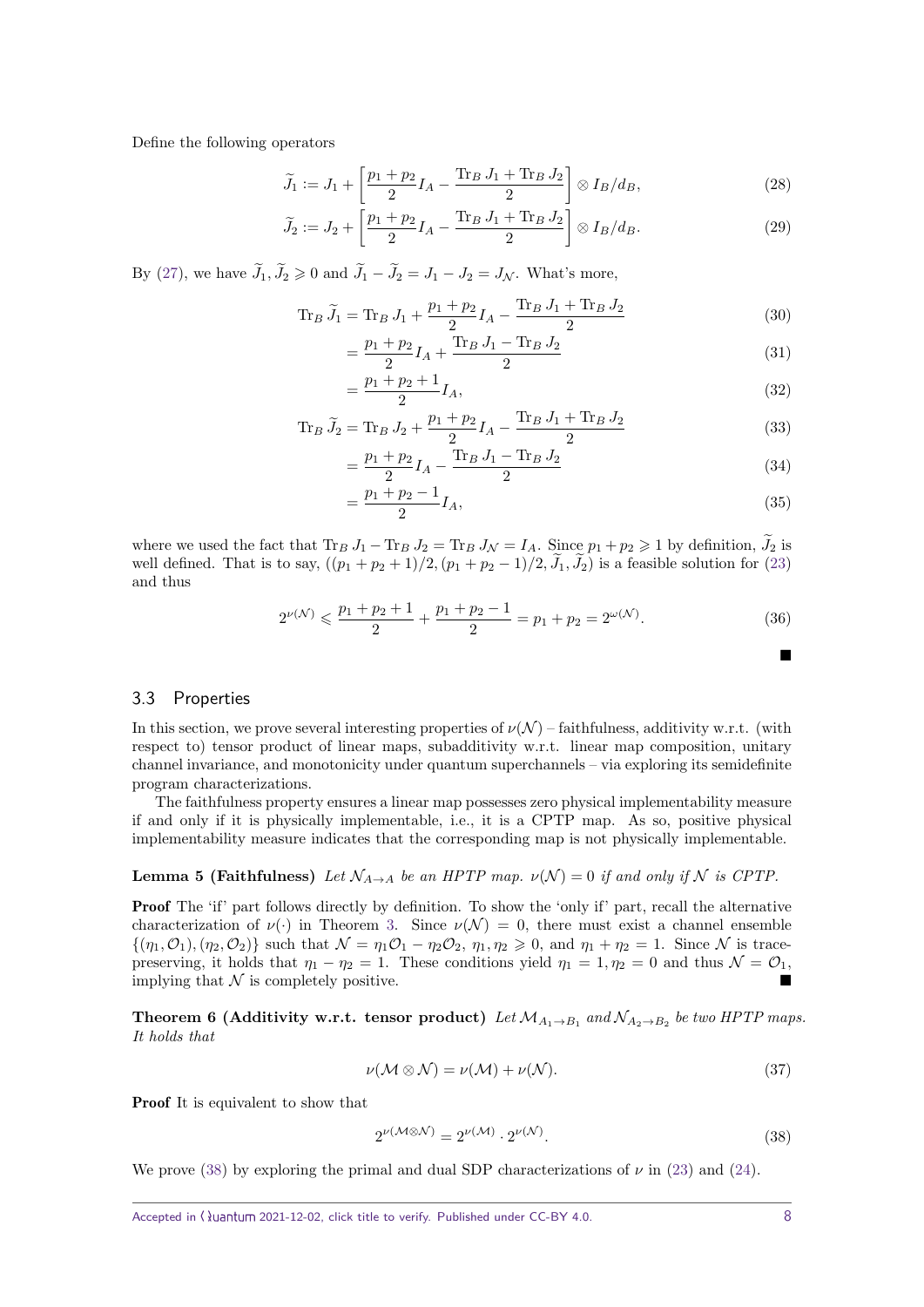" $\leq$ ": Assume the tetrad  $(p_1, p_2, P_1, P_2)$  achieves  $2^{\nu(\mathcal{M})}$  and the tetrad  $(q_1, q_2, Q_1, Q_2)$  achieves  $2^{\nu(\mathcal{N})}$  w.r.t. [\(23\)](#page-6-0). That is,

$$
2^{\nu(\mathcal{M})} = p_1 + p_2, J_{\mathcal{M}} = P_1 - P_2, \text{Tr}_{B_1} P_1 = p_1 I_{A_1}, \text{Tr}_{B_1} P_2 = p_2 I_{A_1},
$$
\n(39)

$$
2^{\nu(\mathcal{N})} = q_1 + q_2, J_{\mathcal{N}} = Q_1 - Q_2, \text{Tr}_{B_2} Q_1 = q_1 I_{A_2}, \text{Tr}_{B_2} Q_2 = q_2 I_{A_2}.
$$
 (40)

What's more, since M is trace-preserving, we have  $p_1 - p_2 = 1$ . Similarly,  $q_1 - q_2 = 1$ . Notice that

$$
J_{\mathcal{M}\otimes\mathcal{N}} = J_{\mathcal{M}} \otimes J_{\mathcal{N}} \tag{41}
$$

$$
= (P_1 - P_2) \otimes (Q_1 - Q_2) \tag{42}
$$

$$
= (P_1 \otimes Q_1 + P_2 \otimes Q_2) - (P_1 \otimes Q_2 + P_2 \otimes Q_1). \tag{43}
$$

This yields a feasible decomposition of  $J_{\mathcal{M}\otimes\mathcal{N}}$ . Further more, since

$$
\text{Tr}_{B_1B_2}[P_1 \otimes Q_1 + P_2 \otimes Q_2] = \text{Tr}_{B_1} P_1 \otimes \text{Tr}_{B_2} Q_1 + \text{Tr}_{B_1} P_2 \otimes \text{Tr}_{B_2} Q_2 \tag{44}
$$

$$
= (p_1q_1 + p_2q_2) I_{A_1A_2}, \tag{45}
$$

$$
\text{Tr}_{B_1B_2}[P_1 \otimes Q_2 + P_2 \otimes Q_1] = \text{Tr}_{B_1} P_1 \otimes \text{Tr}_{B_2} Q_2 + \text{Tr}_{B_1} P_2 \otimes \text{Tr}_{B_2} Q_1 \tag{46}
$$

<span id="page-8-1"></span><span id="page-8-0"></span>
$$
= (p_1 q_2 + p_2 q_1) I_{A_1 A_2}, \tag{47}
$$

it holds that

$$
2^{\nu(\mathcal{M}\otimes\mathcal{N})}\leqslant p_1q_1+p_2q_2+p_1q_2+p_2q_1=p_1(q_1+q_2)+p_2(q_1+q_2)=2^{\nu(\mathcal{M})}\cdot 2^{\nu(\mathcal{N})}.\tag{48}
$$

">": Assume the triple  $(M_1, N_1, K_1)$  achieves  $2^{\nu(M)}$  and the triple  $(M_2, N_2, K_2)$  achieves  $2^{\nu(N)}$ w.r.t. [\(24\)](#page-6-5). That is,

$$
2^{\nu(\mathcal{M})} = \text{Tr}[M_1 J_\mathcal{M}], \text{ Tr } N_1 = 1, \text{ Tr } K_1 = 1, M_1 + N_1 \otimes I_{B_1} \geq 0, -M_1 + K_1 \otimes I_{B_1} \geq 0, \quad (49)
$$

$$
2^{\nu(\mathcal{N})} = \text{Tr}[M_2 J_{\mathcal{N}}], \text{ Tr } N_2 = 1, \text{ Tr } K_2 = 1, M_2 + N_2 \otimes I_{B_2} \geq 0, -M_2 + K_2 \otimes I_{B_2} \geq 0. \tag{50}
$$

As a direct consequence, we obtain

<span id="page-8-2"></span>
$$
1 = \text{Tr}[N_1] = \text{Tr}[N_1^T] = \text{Tr}[\mathcal{M}(N_1^T)] = \text{Tr}_{AB}[(N_1 \otimes I_{B_1})J_{\mathcal{M}}],
$$
\n(51a)

$$
1 = \text{Tr}[K_1] = \text{Tr}[K_1^T] = \text{Tr}[\mathcal{M}(K_1^T)] = \text{Tr}_{AB}[(K_1 \otimes I_{B_1})J_{\mathcal{M}}],
$$
\n(51b)

$$
1 = \text{Tr}[N_2] = \text{Tr}[N_2^T] = \text{Tr}[\mathcal{N}(N_2^T)] = \text{Tr}_{AB}[(N_2 \otimes I_{B_2})J_{\mathcal{N}}],
$$
\n(51c)

$$
1 = \text{Tr}[K_2] = \text{Tr}[K_2^T] = \text{Tr}[\mathcal{N}(K_2^T)] = \text{Tr}_{AB}[(K_2 \otimes I_{B_2})J_{\mathcal{N}}],
$$
\n(51d)

where we have used [\(2\)](#page-2-2) and the fact that  $T$ ,  $M$ , and  $N$  are all trace-preserving to derive the above relations.

Define the following operators:

$$
\widetilde{M}_{A_1 A_2 B_1 B_2} := M_1 \otimes M_2 + \frac{M_1 \otimes (N_2 - K_2) + (N_1 - K_1) \otimes M_2}{2}, \tag{52}
$$

$$
\widetilde{N}_{A_1 A_2} := \frac{N_1 \otimes N_2 + K_1 \otimes K_2}{2},\tag{53}
$$

$$
\widetilde{K}_{A_1A_2} := \frac{N_1 \otimes K_2 + K_1 \otimes N_2}{2}.
$$
\n
$$
(54)
$$

In the following, we show that the triple  $(M, \tilde{N}, \tilde{K})$  is a feasible solution to  $2^{\nu(M\otimes N)}$  since it satisfies all the constraints in the dual SDP [\(24\)](#page-6-5). First of all, we have

$$
\text{Tr}[\widetilde{N}_{A_1 A_2}] = \frac{1}{2} \left( \text{Tr}[N_1] \, \text{Tr}[N_2] + \text{Tr}[K_1] \, \text{Tr}[K_2] \right) = 1,\tag{55}
$$

$$
\text{Tr}[\widetilde{K}_{A_1 A_2}] = \frac{1}{2} \left( \text{Tr}[N_1] \, \text{Tr}[K_2] + \text{Tr}[K_1] \, \text{Tr}[N_2] \right) = 1,\tag{56}
$$

where we use the constraints that  $Tr N_i = 1$ ,  $Tr K_i = 1$  for  $i = 1, 2$ . Second, we have

$$
2\left(\widetilde{M}_{A_1A_2B_1B_2} + \widetilde{N}_{A_1A_2} \otimes I_{B_1B_2}\right) \tag{57}
$$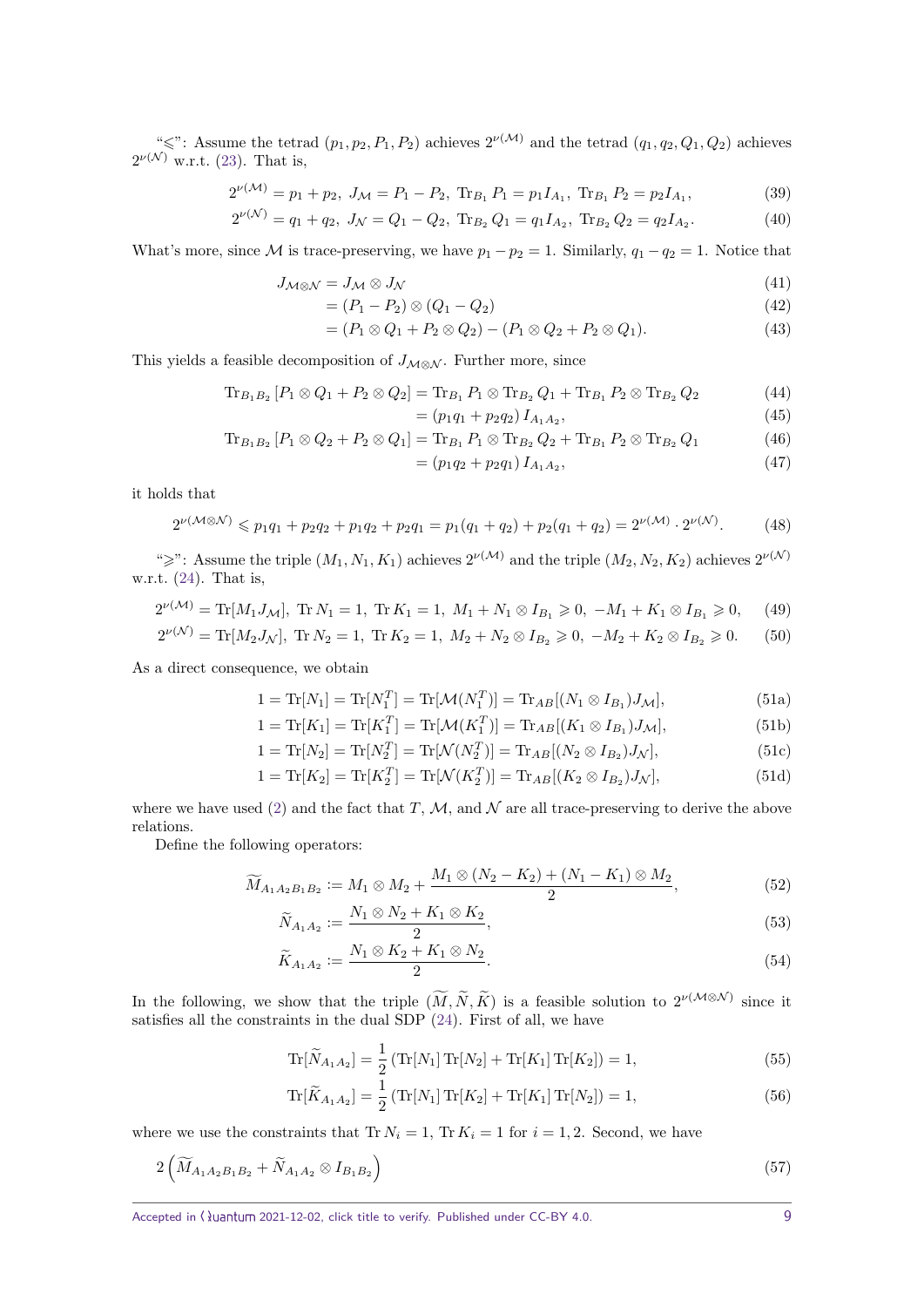$$
= 2M_1 \otimes M_2 + M_1 \otimes (N_2 - K_2) + (N_1 - K_1) \otimes M_2 + N_1 \otimes N_2 \otimes I_{B_1B_2} + K_1 \otimes K_2 \otimes I_{B_1B_2}
$$
 (58)  
=  $(M_1 + N_1 \otimes I_{B_1}) \otimes (M_2 + N_2 \otimes I_{B_2}) + (-M_1 + K_1 \otimes I_{B_1}) \otimes (-M_2 + K_2 \otimes I_{B_2})$  (59)  
 $\geq 0,$  (60)

where the inequality follows from Eqs. [\(49\)](#page-8-0) and [\(50\)](#page-8-1). This gives

$$
\widetilde{M}_{A_1 A_2 B_1 B_2} + \widetilde{N}_{A_1 A_2} \otimes I_{B_1 B_2} \geq 0. \tag{61}
$$

Similarly, we have

$$
2\left(-\widetilde{M}_{A_1A_2B_1B_2} + \widetilde{K}_{A_1A_2} \otimes I_{B_1B_2}\right) \tag{62}
$$

$$
= -2M_1 \otimes M_2 - M_1 \otimes (N_2 - K_2) - (N_1 - K_1) \otimes M_2 + N_1 \otimes K_2 \otimes I_{B_1B_2} + K_1 \otimes N_2 \otimes I_{B_1B_2}
$$
\n(63)

$$
= (M_1 + N_1 \otimes I_{B_1}) \otimes (-M_2 + K_2 \otimes I_{B_2}) + (-M_1 + K_1 \otimes I_{B_1}) \otimes (M_2 + N_2 \otimes I_{B_2})
$$
(64)  
\n
$$
\geq 0,
$$
(65)

yielding

$$
-\widetilde{M}_{A_1 A_2 B_1 B_2} + \widetilde{K}_{A_1 A_2} \otimes I_{B_1 B_2} \ge 0.
$$
\n(66)

This concludes that the triple  $(\widetilde{M}, \widetilde{N}, \widetilde{K})$  is a feasible solution.

Since the triple  $(\widetilde{M}, \widetilde{N}, \widetilde{K})$  is a feasible solution, we conclude that

$$
2^{\nu(\mathcal{M}\otimes\mathcal{N})}\geqslant\text{Tr}[\widetilde{M}_{A_1A_2B_1B_2}J_{\mathcal{M}\otimes\mathcal{N}}]\tag{67}
$$

$$
= \operatorname{Tr}\left[M_1 J_{\mathcal{M}}\right] \operatorname{Tr}\left[M_2 J_{\mathcal{N}}\right] \tag{68}
$$

$$
+\frac{\text{Tr}\left[M_{1}J_{\mathcal{M}}\right]\text{Tr}\left[(N_{2}-K_{2})J_{\mathcal{N}}\right]+\text{Tr}\left[(N_{1}-K_{1})J_{\mathcal{M}}\right]\text{Tr}\left[M_{2}J_{\mathcal{N}}\right]}{2}\tag{69}
$$

$$
= \operatorname{Tr}\left[M_1 J_{\mathcal{M}}\right] \operatorname{Tr}\left[M_2 J_{\mathcal{N}}\right] \tag{70}
$$

$$
=2^{\nu(\mathcal{M})}\cdot 2^{\nu(\mathcal{M})},\tag{71}
$$

where the second equality follows from [\(51\)](#page-8-2) and the last equality follows from [\(49\)](#page-8-0) and [\(50\)](#page-8-1). We are done.

<span id="page-9-3"></span>**Theorem 7 (Subadditivity w.r.t. composition)** Let  $\mathcal{M}_{A_2 \to A_3}$  and  $\mathcal{N}_{A_1 \to A_2}$  be two HPTP *maps. It holds that*

$$
\nu(\mathcal{M}\circ\mathcal{N})\leqslant\nu(\mathcal{M})+\nu(\mathcal{N}).\tag{72}
$$

Proof It is equivalent to show that

<span id="page-9-2"></span><span id="page-9-0"></span>
$$
2^{\nu(\mathcal{M}\circ\mathcal{N})} \leq 2^{\nu(\mathcal{M})} \cdot 2^{\nu(\mathcal{N})}.\tag{73}
$$

We prove [\(73\)](#page-9-0) by exploring the alternative characterization of  $\nu(\cdot)$  proved in Theorem [3.](#page-5-1) Assume the ensemble  $\{(p_1, \mathcal{P}_1), (p_2, \mathcal{P}_2)\}$  achieves  $2^{\nu(\mathcal{M})}$  and the ensemble  $\{(q_1, \mathcal{Q}_1), (q_2, \mathcal{Q}_2)\}$  achieves  $2^{\nu(\mathcal{N})}$ . That is,

$$
2^{\nu(\mathcal{M})} = p_1 + p_2, \quad \mathcal{M} = p_1 \mathcal{P}_1 - p_2 \mathcal{P}_2,\tag{74}
$$

<span id="page-9-1"></span>
$$
2^{\nu(\mathcal{N})} = q_1 + q_2, \quad \mathcal{N} = q_1 \mathcal{Q}_1 - q_2 \mathcal{Q}_2. \tag{75}
$$

Notice that

$$
\mathcal{M} \circ \mathcal{N} = (p_1 \mathcal{P}_1 - p_2 \mathcal{P}_2) \circ (q_1 \mathcal{Q}_1 - q_2 \mathcal{Q}_2) \tag{76}
$$

$$
= [p_1q_1\mathcal{P}_1 \circ \mathcal{Q}_1 + p_2q_2\mathcal{P}_2 \circ \mathcal{Q}_2] - [p_1q_2\mathcal{P}_1 \circ \mathcal{Q}_2 + p_2q_1\mathcal{P}_2 \circ \mathcal{Q}_1] \tag{77}
$$

$$
\equiv r_1 \mathcal{O}_1 - r_2 \mathcal{O}_2,\tag{78}
$$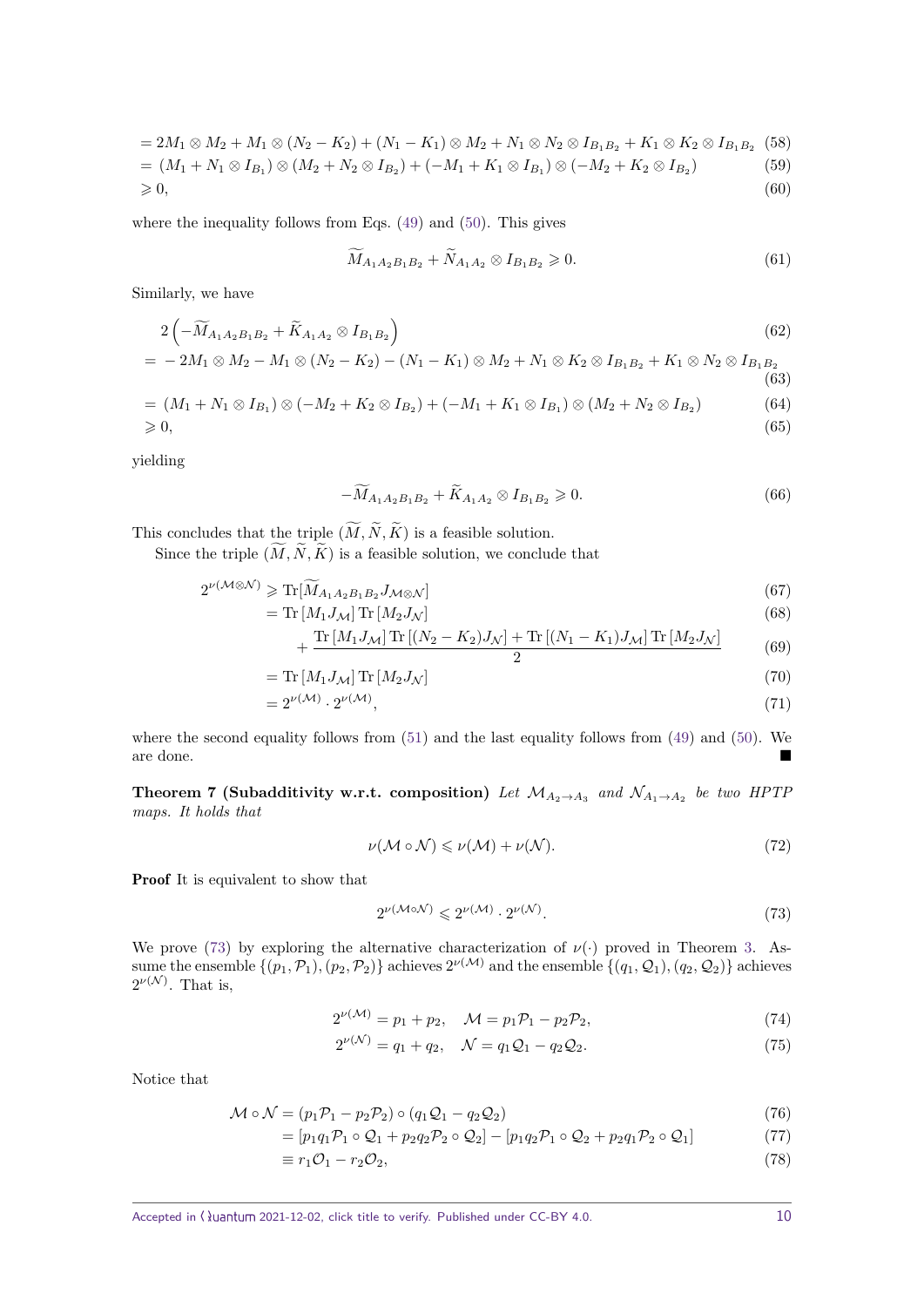where

$$
r_1 := p_1 q_1 + p_2 q_2,\tag{79}
$$

$$
r_2 := p_1 q_2 + p_2 q_1,\tag{80}
$$

$$
\mathcal{O}_1 := \frac{p_1 q_1}{r_1} \mathcal{P}_1 \circ \mathcal{Q}_1 + \frac{p_2 q_2}{r_1} \mathcal{P}_2 \circ \mathcal{Q}_2,\tag{81}
$$

$$
\mathcal{O}_2 := \frac{p_1 q_2}{r_2} \mathcal{P}_1 \circ \mathcal{Q}_2 + \frac{p_2 q_1}{r_2} \mathcal{P}_2 \circ \mathcal{Q}_1. \tag{82}
$$

Since the set of quantum channels is closed under convex combination, the above defined  $\mathcal{O}_1$  and  $\mathcal{O}_2$  are valid quantum channels. Then [\(78\)](#page-9-1) yields a feasible decomposition of  $\mathcal{M} \circ \mathcal{N}$ , resulting

$$
2^{\nu(\mathcal{M}\circ\mathcal{N})} \leq r_1 + r_2 = (p_1 + p_2)(q_1 + q_2) = 2^{\nu(\mathcal{M})} \cdot 2^{\nu(\mathcal{N})}.
$$
\n(83)

As a direct corollary of the subadditivity property w.r.t. the composition operation, we find that the implementability measure is invariant under unitary quantum channels for both pre- and post-processing.

**Corollary 8 (Unitary channel invariance)** *Let*  $\mathcal{N}_{A\rightarrow A}$  *be an HPTP map. For arbitrary chan* $nels$   $\mathcal{U}(\cdot) := U(\cdot)U^{\dagger}$  *and*  $\mathcal{V}(\cdot) := V(\cdot)V^{\dagger}$ *, where U and V are unitaries, it holds that* 

$$
\nu(\mathcal{U}\circ\mathcal{N}\circ\mathcal{V})=\nu(\mathcal{N}).\tag{84}
$$

**Proof** First of all, we have  $\nu(\mathcal{U}) = 0$  for arbitrary unitary channel U by Lemma [5.](#page-7-1) Eq. [\(72\)](#page-9-2) yields

$$
\nu(\mathcal{U}\circ\mathcal{N}\circ\mathcal{V})\leqslant\nu(\mathcal{U})+\nu(\mathcal{N})+\nu(\mathcal{V})=\nu(\mathcal{N}).
$$
\n(85)

For the unitary channel  $\mathcal{U}(\cdot) := U(\cdot)U^{\dagger}$ , set  $\mathcal{U}^{\dagger}(\cdot) := U^{\dagger}(\cdot)U$ . One can check that  $\mathcal{U}^{\dagger} \circ \mathcal{U} = \mathcal{U} \circ \mathcal{U}^{\dagger} =$ id. That is,  $\mathcal{U}^{\dagger}$  is the inverse channel of  $\mathcal{U}$ . Notice that

$$
\mathcal{U}^{\dagger} \circ (\mathcal{U} \circ \mathcal{N} \circ \mathcal{V}) \circ \mathcal{V}^{\dagger} = \mathcal{N}.
$$
 (86)

Applying Eq. [\(72\)](#page-9-2) to the above equality leads to

$$
\nu(\mathcal{N}) = \nu(\mathcal{U}^{\dagger} \circ (\mathcal{U} \circ \mathcal{N} \circ \mathcal{V}) \circ \mathcal{V}^{\dagger}) \leq \nu(\mathcal{U}^{\dagger}) + \nu(\mathcal{U} \circ \mathcal{N} \circ \mathcal{V}) + \nu(\mathcal{V}^{\dagger}) = \nu(\mathcal{U} \circ \mathcal{N} \circ \mathcal{V}).
$$
 (87)

Eqs. [\(85\)](#page-10-0) and [\(87\)](#page-10-1) together conclude the proof.

From the resource theory perspective [\[30\]](#page-20-14), the set of linear maps under investigation is HPTP maps (Hermitian- and trace-preserving maps), while the set of free maps is CPTP maps (completely positive and trace-preserving maps), because they can be perfectly physically implemented. Quantum superchannels transform CPTP maps to CPTP maps [\[31\]](#page-20-15), thus they serve as a natural candidate of free supermaps since they do not incur physical implementability when operating on a CPTP map. We show in the following the *monotonicity* property, which states that a superchannel can never render a linear map more difficult to be physically implemented.

<span id="page-10-3"></span>**Theorem 9 (Monotonicity)** Let  $\mathcal{N}_{A\rightarrow A}$  be an HPTP map and let  $\Theta$  be a superchannel. It holds *that*

<span id="page-10-2"></span>
$$
\nu(\Theta(\mathcal{N})) \leqslant \nu(\mathcal{N}).\tag{88}
$$

**Proof** Since  $\Theta$  is a superchannel, there exist a Hilbert space  $\mathcal{H}_E$  wih  $d_E \leq d_A$  and two CPTP maps  $\mathcal{P}_{A\to AE}^{\text{pre}}$ ,  $\mathcal{P}_{AE\to A}^{\text{post}}$  such that [\[31\]](#page-20-15)

$$
\Theta(\mathcal{N}) = \mathcal{P}_{AE \to A}^{\text{post}} \circ (\mathcal{N}_{A \to A} \otimes id_E) \circ \mathcal{P}_{A \to AE}^{\text{pre}}.
$$
\n(89)

See Fig. [1](#page-11-0) for illustration. Assume the decomposition  $\mathcal{N} = \sum_{\alpha} \eta_{\alpha} \mathcal{O}_{\alpha}$  achieves  $\nu(\mathcal{N})$  w.r.t. [\(10\)](#page-4-1), i.e.,  $\nu(\mathcal{N}) = \log(\sum_{\alpha} |\eta_{\alpha}|)$  and each  $\mathcal{O}_{\alpha}$  is a CPTP. Substituting this decomposition into [\(89\)](#page-10-2) yields

$$
\Theta(\mathcal{N}) = \mathcal{P}_{AE \to A}^{\text{post}} \circ (\mathcal{N}_{A \to A} \otimes id_E) \circ \mathcal{P}_{A \to AE}^{\text{pre}} \tag{90}
$$

<span id="page-10-1"></span><span id="page-10-0"></span> $\blacksquare$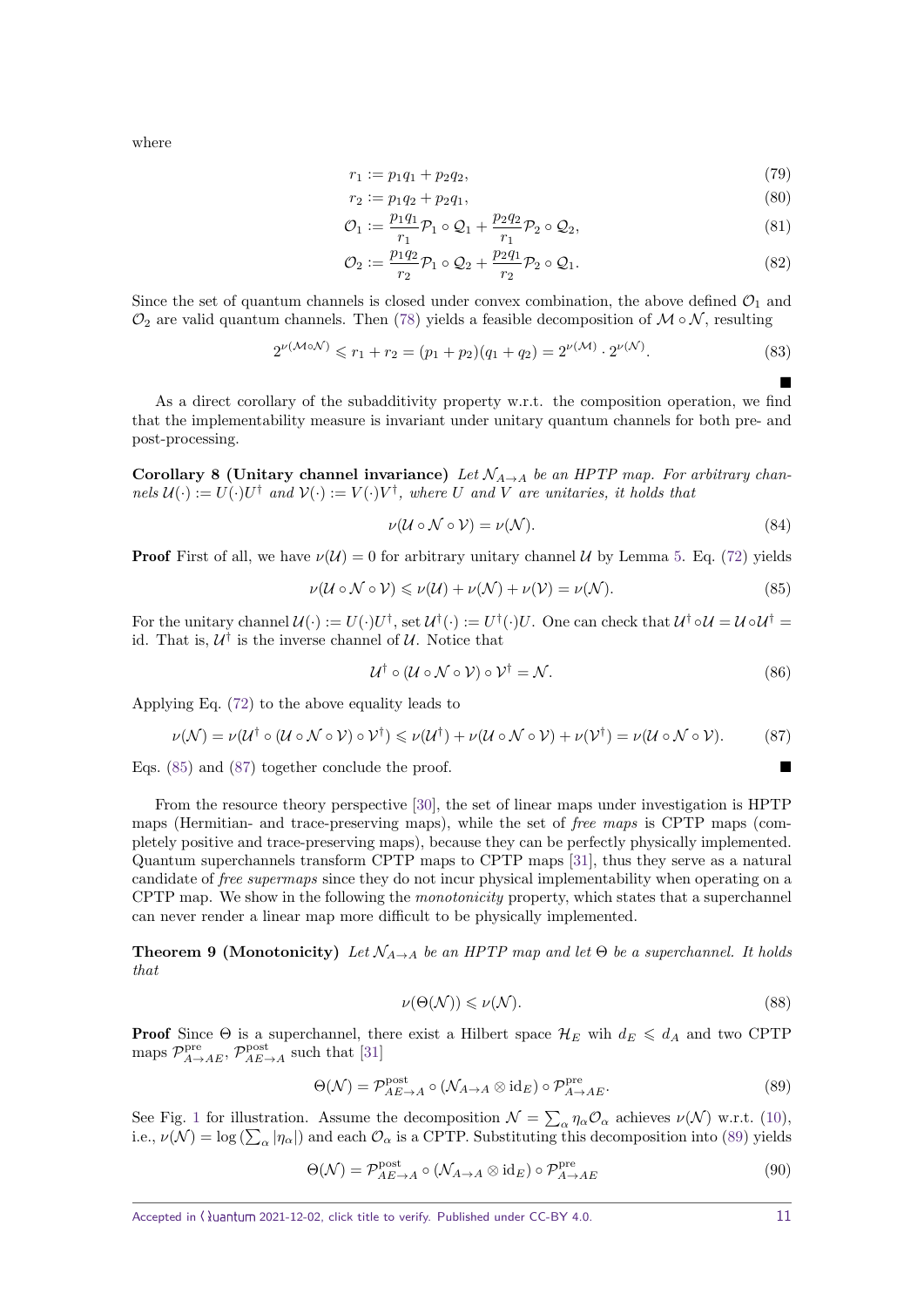$$
= \sum_{\alpha} \eta_{\alpha} \mathcal{P}_{AE \to A}^{\text{post}} \circ (\mathcal{O}_{\alpha} \otimes id_{E}) \circ \mathcal{P}_{A \to AE}^{\text{pre}} \tag{91}
$$

$$
=\sum_{\alpha}\eta_{\alpha}\mathcal{O}_{\alpha}',\tag{92}
$$

<span id="page-11-0"></span>where each  $\mathcal{O}'_{\alpha} \equiv \mathcal{P}^{\text{post}} \circ \mathcal{O}_{\alpha} \circ \mathcal{P}^{\text{pre}}$  is a quantum channel. This induces an valid linear decomposition of  $\Theta(\mathcal{N})$  and thus  $\nu(\Theta(\mathcal{N})) \leq \nu(\mathcal{N}).$ 



Figure 1: A superchannel transforms a quantum linear map to quantum linear map.

This resource perspective motivates us to investigate the physical implementability of linear maps within the quantum resource theory framework [\[30\]](#page-20-14) and explore the widely studied robustness measure as well as other channel resource measures [\[26,](#page-20-16) [32](#page-21-0)[–37\]](#page-21-1). We investigate in Appendix [A](#page-22-0) the proposed robustness measure and show that the two measures, physical implementability and robustness, are actually equivalent in some sense.

#### 3.4 Bounds

In this section, we derive lower and upper bounds on  $\nu(\mathcal{N})$  in terms of the commonly used trace norm of the corresponding Choi operator  $J_N$ . What's more, we show explicitly that these bounds are tight. Particularly, the bounds can be saturated by the inverse maps of some well-known quantum channels.

<span id="page-11-3"></span>**Theorem 10** *Let* H *be a d-dimensional Hilbert space and Let* N *be an HPTP map in* H*. It holds that*

<span id="page-11-2"></span><span id="page-11-1"></span>
$$
\frac{\|J_{\mathcal{N}}\|_1}{d} \leqslant 2^{\nu(\mathcal{N})} \leqslant \|J_{\mathcal{N}}\|_1.
$$
\n(93)

**Proof** To show the first inequality in [\(93\)](#page-11-1), we make use of the primal SDP [\(23\)](#page-6-0). Notice that constraint [\(23b\)](#page-6-6) yields

$$
||J_{\mathcal{N}}||_1 = ||J_1 - J_2||_1 \le ||J_1||_1 + ||J_2||_1 = d(p_1 + p_2),
$$
\n(94)

where the inequality follows from the triangle inequality and the last equality follows from the constraints [\(23c\)](#page-6-2) and [\(23d\)](#page-6-3), respectively. Since Eq. [\(94\)](#page-11-2) holds for arbitrary decomposition satisfying the constraints, it holds in particular for the optimal decomposition and thus

$$
\nu(\mathcal{N}) = p_1 + p_2 \ge ||J_{\mathcal{N}}||_1 / d. \tag{95}
$$

To show the second inequality in  $(93)$ , recall that  $J<sub>N</sub>$  is Hermitian and thus diagonalizable. Consider the eigenvalue decomposition

$$
J_{\mathcal{N}} = \sum_{i} \lambda_{i} |\psi_{i}\rangle\langle\psi_{i}| = \sum_{i:\lambda_{i}\geqslant 0} \lambda_{i} |\psi_{i}\rangle\langle\psi_{i}| - \sum_{j:\lambda_{j}< 0} |\lambda_{j}||\psi_{j}\rangle\langle\psi_{j}|,
$$
\n(96)

where in the second equality we group the eigenstates by the sign of the corresponding eigenvalues. Let

$$
\eta_1 := \sum_{i:\lambda_i \geqslant 0} \lambda_i,\tag{97}
$$

Accepted in  $\langle \rangle$ uantum 2021-12-02, click title to verify. Published under CC-BY 4.0. 12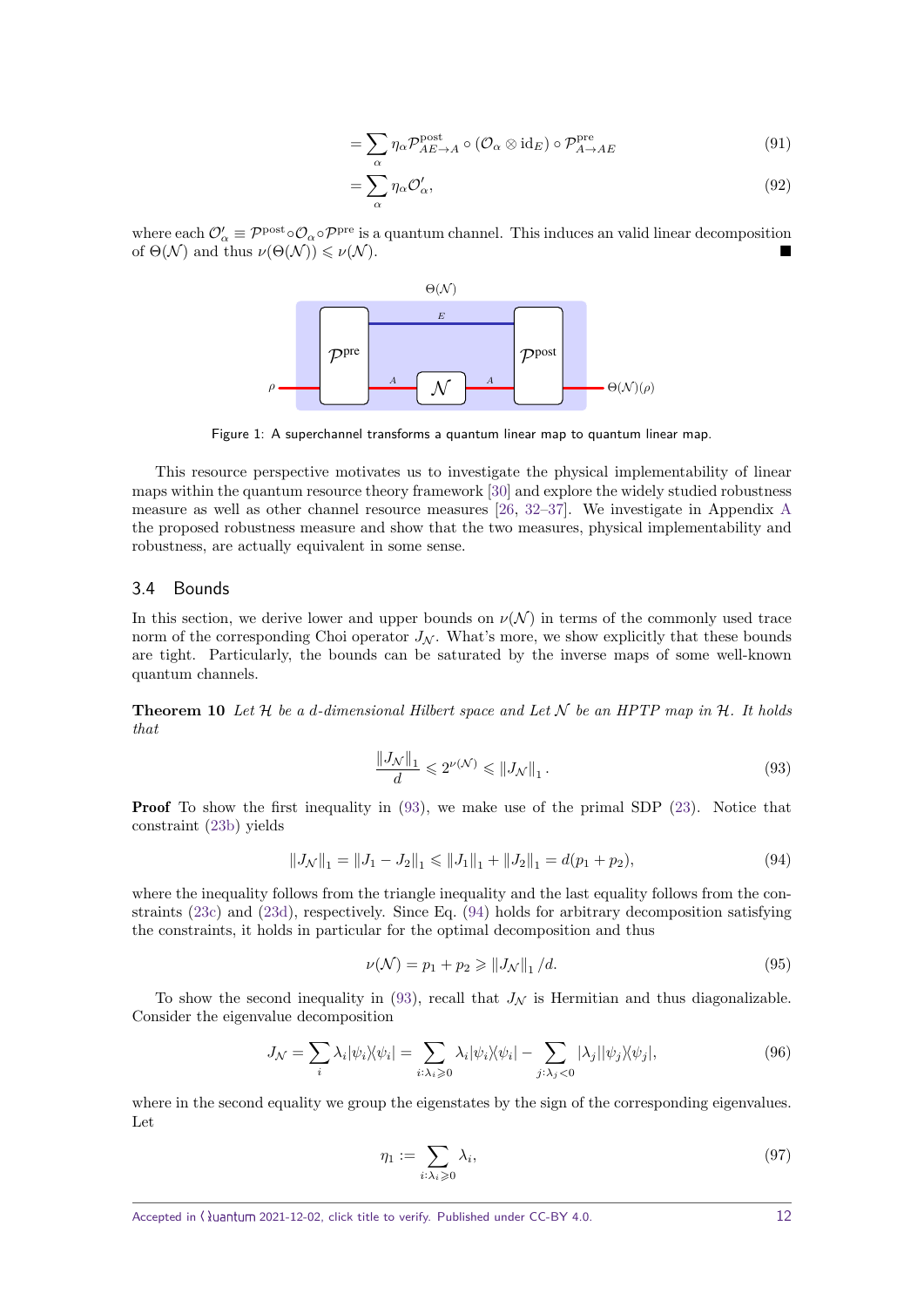$$
J_1 := \sum_{i:\lambda_i \geqslant 0} \frac{\lambda_i}{\eta_1} |\psi_i\rangle\langle\psi_i|,\tag{98}
$$

$$
\eta_2 := \sum_{j:\lambda_j < 0} |\lambda_j|,\tag{99}
$$

$$
J_2 := \sum_{j:\lambda_j < 0} \frac{|\lambda_j|}{\eta_2} |\psi_j\rangle\langle\psi_j|.\tag{100}
$$

By construction, we have  $J_N = \eta_1 J_1 - \eta_2 J_2$ ,  $\eta_1, \eta_2 \geqslant 0$ ,  $J_1, J_2 \geqslant 0$ , and Tr  $J_1 = \text{Tr } J_2 = 1$ . What's more, since  $J_1 \geq 0$  and  $Tr J_1 = 1$ , the eigenvalues of  $Tr_B J_1$  are always less than 1, and thus  $\text{Tr}_B J_1 \leq I_A$ . Similarly,  $\text{Tr}_B J_2 \leq I_A$ . By Lemma [4](#page-6-7) we know the optimal value for decomposing N onto CPTN and CPTP are the same, thus we can conclude

$$
2^{\nu(\mathcal{N})} \leq \eta_1 + \eta_2 = \|J_{\mathcal{N}}\|_1. \tag{101}
$$

Remark 2 As we will show later in Theorem [13,](#page-14-0) the trace norm lower bound in [\(93\)](#page-11-1) is tight and can be saturated by the set of so-called mixed unitary linear maps. On the other hand, the trace upper bound can be saturated by the amplitude damping channel in the limit sense by Theorem [11.](#page-12-1)

#### <span id="page-12-0"></span>3.5 Analytic expression for particular linear maps

In this subsection, we analytically evaluate the physical implementability for some linear maps, which are the inverse map of some practically interesting quantum CPTP maps.

**Inverse map of the amplitude damping channel** The qubit amplitude damping channel  $A_{\epsilon}$ is given by Kraus operators  $A_0 := |0\rangle\langle 0| + \sqrt{1-\epsilon}|1\rangle\langle 1|$  and  $A_1 := \sqrt{\epsilon}|0\rangle\langle 1|$ , where  $\epsilon \in [0,1]$ . That is,

$$
\mathcal{A}_{\epsilon}(\rho) = A_0 \rho A_0^{\dagger} + A_1 \rho A_1^{\dagger}.
$$
\n(102)

It turns out that  $A_{\epsilon}$  is invertible, and the Choi operator of its invertible map  $A_{\epsilon}^{-1}$  has the form

$$
J_{\mathcal{A}_{\epsilon}^{-1}} = \begin{bmatrix} 1 & 0 & 0 & \frac{1}{\sqrt{1-\epsilon}} \\ 0 & 0 & 0 & 0 \\ 0 & 0 & \frac{-\epsilon}{1-\epsilon} & 0 \\ \frac{1}{\sqrt{1-\epsilon}} & 0 & 0 & \frac{1}{1-\epsilon} \end{bmatrix} .
$$
 (103)

<span id="page-12-1"></span>**Theorem 11** *For*  $\epsilon \in [0,1)$ *, it holds that*  $\nu(\mathcal{A}_{\epsilon}^{-1}) = \log \frac{1+\epsilon}{1-\epsilon}$ *. What's more,* 

$$
\lim_{\epsilon \to 1} \nu(\mathcal{A}_{\epsilon}^{-1}) = \log \left\| J_{\mathcal{A}_{\epsilon}^{-1}} \right\|_{1}.
$$
\n(104)

**Proof** We prove this theorem by exploring the primal and dual SDP characterizations in Eqs. [\(23\)](#page-6-0) and [\(24\)](#page-6-5). Let  $p_1 = 1/(1 - \epsilon)$ ,  $p_2 = \epsilon/(1 - \epsilon)$ ,

$$
J_1 := \begin{bmatrix} \frac{1}{1-\epsilon} & 0 & 0 & \frac{1}{\sqrt{1-\epsilon}} \\ 0 & 0 & 0 & 0 \\ 0 & 0 & 0 & 0 \\ \frac{1}{\sqrt{1-\epsilon}} & 0 & 0 & \frac{1}{1-\epsilon} \end{bmatrix}, \quad J_2 := \begin{bmatrix} \frac{\epsilon}{1-\epsilon} & 0 & 0 & 0 \\ 0 & 0 & 0 & 0 \\ 0 & 0 & \frac{\epsilon}{1-\epsilon} & 0 \\ 0 & 0 & 0 & 0 \end{bmatrix}.
$$
 (105)

One can check that the tetrad  $(p_1, p_2, J_1, J_2)$  is a feasible solution to the primal SDP [\(23\)](#page-6-0), yielding

<span id="page-12-2"></span>
$$
2^{\nu(\mathcal{A}_{\epsilon}^{-1})} \leqslant p_1 + p_2 = \frac{1+\epsilon}{1-\epsilon}.
$$
\n(106)

 $\blacksquare$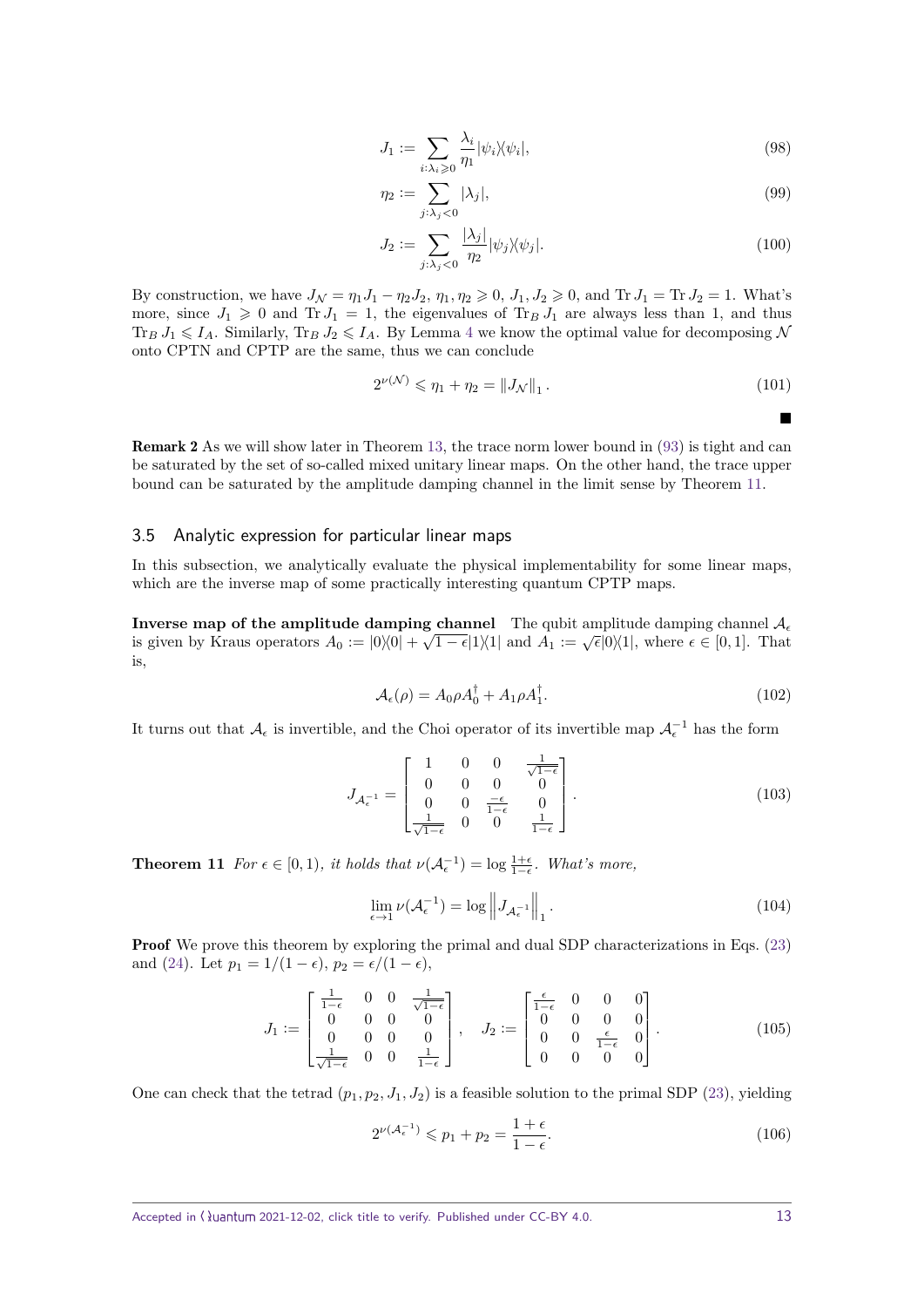On the other hand, set

$$
M_{AB} := \begin{bmatrix} 1 & 0 & 1 & 0 \\ 0 & 1 & 0 & 1 \\ 1 & 0 & -2 & 0 \\ 0 & 1 & 0 & 0 \end{bmatrix}, \quad K_A := \begin{bmatrix} 1 & 1 \\ 1 & 0 \end{bmatrix}, \quad N_A := \begin{bmatrix} -1 & -1 \\ -1 & 2 \end{bmatrix}.
$$
 (107)

We can verify that the triple  $(A, B, D)$  is a feasible solution to the dual SDP [\(24\)](#page-6-5), leading to

<span id="page-13-0"></span>
$$
2^{\nu(\mathcal{A}_{\epsilon}^{-1})} \geqslant \text{Tr}\left[M_{AB}J_{\mathcal{A}_{\epsilon}^{-1}}\right] = \frac{1+\epsilon}{1-\epsilon}.\tag{108}
$$

Eqs. [\(106\)](#page-12-2) and [\(108\)](#page-13-0) together give the desired result.

Remark 3 Note that the previous work [\[16\]](#page-20-3) has investigated the non-physical implementability of  $\mathcal{A}_{\epsilon}^{-1}$  w.r.t. the set of so-called implementable operations<sup>[4](#page-13-1)</sup> by imposing both lower and upper bounds on  $2^{\nu(\mathcal{A}_{\epsilon}^{-1})}$  [\[16,](#page-20-3) Theorem 3], which has not been tight yet. Our Theorem [11](#page-12-1) further strengthens the results on mitigating the amplitude damping noise by concluding that the obtained upper bound is actually optimal even if a larger free set of quantum operations is allowed.

**Inverse map of the generalized amplitude damping channel** The generalized amplitude damping (GAD) channel is one of the realistic sources of noise in superconducting quantum processor [\[38,](#page-21-2) [39\]](#page-21-3), whose quantum capacity has been studied in [\[39,](#page-21-3) [40\]](#page-21-4) It can be viewed as the qubit analogue of the bosonic thermal channel and can be used to model lossy processes with background noise for low-temperature systems. The generalized amplitude damping channel is a two-parameter family of channels described as follows:

$$
\mathcal{A}_{y,N}(\rho) := A_1 \rho A_1^{\dagger} + A_2 \rho A_2^{\dagger} + A_3 \rho A_3^{\dagger} + A_4 \rho A_4^{\dagger}, \tag{109}
$$

where  $y, N \in [0, 1]$  and

$$
A_1 := \sqrt{1 - N} (|0\rangle\langle 0| + \sqrt{1 - y}|1\rangle\langle 1|), \tag{110}
$$

$$
A_2 := \sqrt{y(1-N)} |0\rangle\langle 1|,\tag{111}
$$

$$
A_3 := \sqrt{N}(\sqrt{1-y}|0\rangle\langle 0| + |1\rangle\langle 1|),\tag{112}
$$

$$
A_4 := \sqrt{yN} |1\rangle\langle 0|.\tag{113}
$$

Note that when  $N = 0$ ,  $\mathcal{A}_{y,0}$  reduces to the conventional amplitude damping channel. Similar to the amplitude damping channel,  $\mathcal{A}_{y,N}$  is invertible when  $y \neq 1$ , and the Choi operator of its inverse map  $\mathcal{A}_{y,N}^{-1}$  has the form

$$
J_{\mathcal{A}_{y,N}^{-1}} = \begin{bmatrix} \frac{1-y+Ny}{1-y} & 0 & 0 & \frac{1}{\sqrt{1-y}} \\ 0 & \frac{-Ny}{1-y} & 0 & 0 \\ 0 & 0 & \frac{-y+Ny}{1-y} & 0 \\ \frac{1}{\sqrt{1-y}} & 0 & 0 & \frac{1-Ny}{1-y} \end{bmatrix} .
$$
 (114)

<span id="page-13-3"></span>**Lemma 12** *For*  $y \in [0, 1)$ *, it holds that* 

<span id="page-13-2"></span>
$$
\gamma(\mathcal{A}_{y,N}^{-1}) = \frac{1 + |y - 2Ny|}{1 - y}.
$$
\n(115)

**Proof** We prove [\(115\)](#page-13-2) by exploring the primal and dual SDP characterizations in Eqs. [\(23\)](#page-6-0) and [\(24\)](#page-6-5). We divide the proof into two cases based on the value of N, since it influences our constructions of the feasible solutions.

<span id="page-13-1"></span><sup>&</sup>lt;sup>4</sup>We refer to Eqs. (2) and (3) in [\[16\]](#page-20-3) for the definition of implementable operations.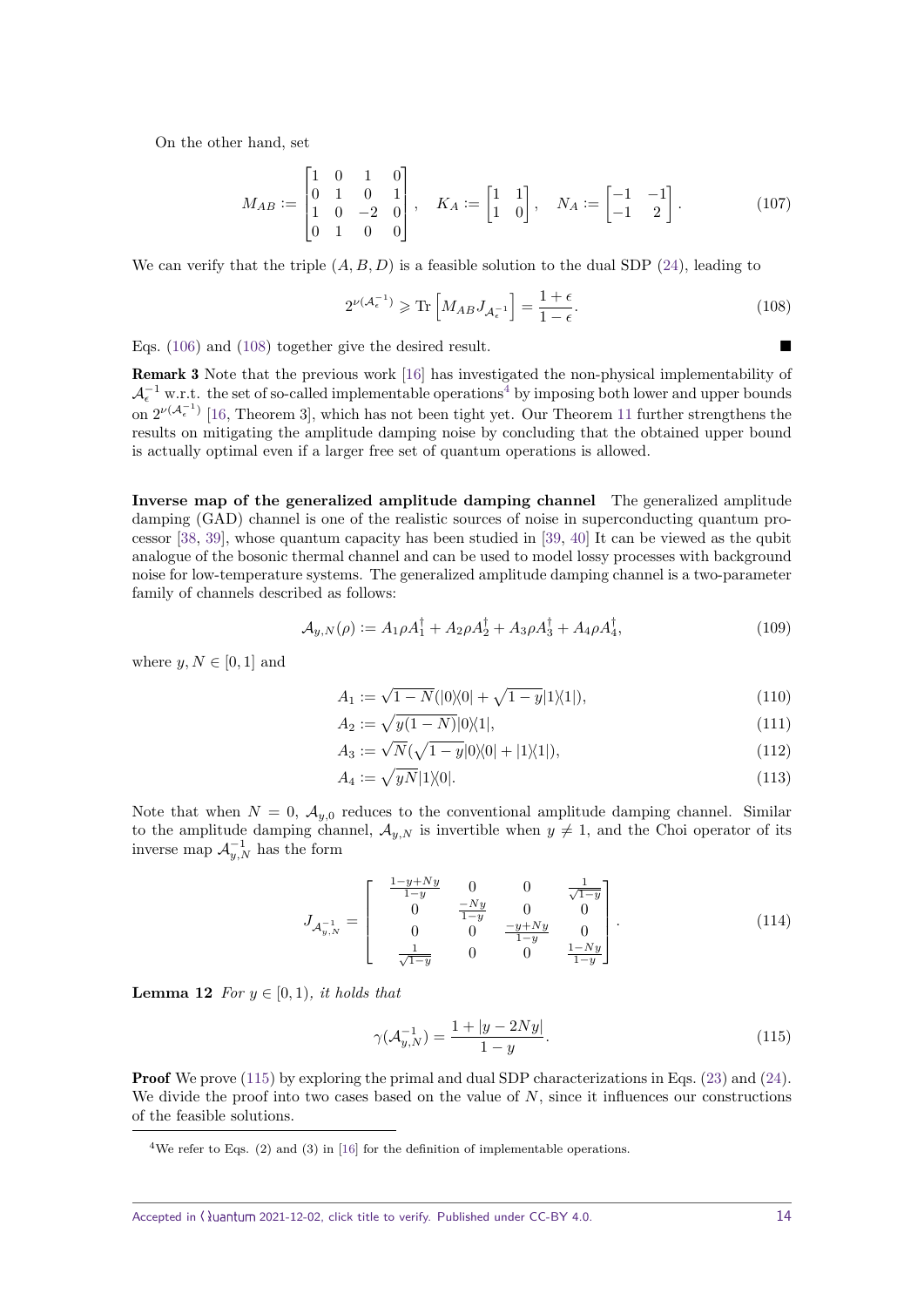**Case 1:**  $N \le 1/2$ . In this case,  $y - 2Ny \ge 0$ . We can design feasible solutions to both the primal [\(23\)](#page-6-0) and the dual [\(24\)](#page-6-5) programs that both evaluate to  $\frac{1+y-2Ny}{1-y}$ .

$$
J_1 = \begin{bmatrix} \frac{1-Ny}{1-y} & 0 & 0 & \frac{1}{\sqrt{1-y}} \\ 0 & 0 & 0 & 0 \\ 0 & 0 & 0 & 0 \\ \frac{1}{\sqrt{1-y}} & 0 & 0 & \frac{1-Ny}{1-y} \end{bmatrix}, \quad J_2 = \begin{bmatrix} \frac{y-2Ny}{1-y} & 0 & 0 & 0 \\ 0 & \frac{Ny}{1-y} & 0 & 0 \\ 0 & 0 & \frac{y-Ny}{1-y} & 0 \\ 0 & 0 & 0 & 0 \end{bmatrix}, \quad (116)
$$

$$
M_{AB} = \begin{bmatrix} 1 & 0 & 1 & 0 \\ 0 & 1 & 0 & 1 \\ 1 & 0 & -2 & 0 \\ 0 & 1 & 0 & 0 \end{bmatrix}, \quad K_A = \begin{bmatrix} 1 & 1 \\ 1 & 0 \end{bmatrix}, \quad N_A = \begin{bmatrix} -1 & -1 \\ -1 & 2 \end{bmatrix}.
$$
 (117)

**Case 2:**  $N > 1/2$ . In this case,  $2Ny - y \ge 0$ . We can design feasible solutions to both the primal [\(23\)](#page-6-0) and the dual [\(24\)](#page-6-5) programs that both evaluate to  $\frac{1-y+2Ny}{1-y}$ .

$$
J_1 = \begin{bmatrix} \frac{1-y+Ny}{1-y} & 0 & 0 & \frac{1}{\sqrt{1-y}} \\ 0 & 0 & 0 & 0 \\ 0 & 0 & 0 & 0 \\ \frac{1}{\sqrt{1-y}} & 0 & 0 & \frac{1-y+Ny}{1-y} \end{bmatrix}, \quad J_2 = \begin{bmatrix} 0 & 0 & 0 & 0 \\ 0 & \frac{Ny}{1-y} & 0 & 0 \\ 0 & 0 & \frac{y-Ny}{1-y} & 0 \\ 0 & 0 & 0 & \frac{2Ny-y}{1-y} \end{bmatrix}, \quad (118)
$$

$$
M_{AB} = \begin{bmatrix} 1 & 0 & 1 & 0 \\ 0 & -1 & 0 & 1 \\ 1 & 0 & 0 & 0 \\ 0 & 1 & 0 & 0 \end{bmatrix}, \quad K_A = \begin{bmatrix} 1 & 1 \\ 1 & 0 \end{bmatrix}, \quad N_A = \begin{bmatrix} 1 & 1 \\ 1 & 0 \end{bmatrix}.
$$
 (119)

**The mixed unitary map.** Let  $\mathcal{U} = \{U_i\}_{i \in \mathcal{I}}$  be a set of unitaries in  $\mathcal{H}$ . We say an HPTP map  $\mathcal{T} \in \mathcal{T}^{\dagger}(\mathcal{H})$  is a *mixed unitary map w.r.t.* W if there exists a set of real numbers  $\{r_i \in \mathbb{R}\}_{i \in \mathcal{I}}$  such that  $\sum_{i \in \mathcal{I}} r_i = 1$  and

$$
\mathcal{T}(\cdot) := \sum_{i \in \mathcal{I}} r_i U_i(\cdot) U_i^{\dagger}.
$$
\n(120)

Note that the such defined mixed unitary map can be viewed a natural extension of the mixed unitary channel intensively studied in [\[20,](#page-20-9) Chapter 4], by allowing negative coefficients in the mixture. Interestingly, if  $\mathcal U$  possesses the orthogonality property, the non-physical implementability of arbitrary mixed unitary map w.r.t.  $\mathcal U$  can be evaluated analytically.

<span id="page-14-0"></span>**Theorem 13** *Let*  $\mathcal{U} = \{U_i\}_{i \in \mathcal{I}}$  *be a set of unitaries satisfying the mutual orthogonality condition:*  $\forall i \neq j$ ,  $\text{Tr}[U_i^{\dagger} U_j] = 0$ *. For arbitrary mixed unitary map*  $\mathcal T$  *w.r.t.*  $\mathcal U$  *of the form* [\(120\)](#page-14-1)*, it holds that*

<span id="page-14-2"></span>
$$
\nu(\mathcal{T}) = \log \frac{\|J_{\mathcal{T}}\|_1}{d} = \log \left(\sum_{i \in \mathcal{I}} |r_i|\right). \tag{121}
$$

*where d is the dimension of the system which*  $\mathcal T$  *is acting on.* 

**Proof** By the definition of physical implementability, we have  $\nu(\mathcal{T}) \leq \log(\sum_i |r_i|)$ . In the following we show that  $||J_{\mathcal{T}}||_1 = d \sum_i |r_i|$ . This, together with the lower bound in Theorem [10,](#page-11-3) concludes the proof. Notice that

$$
J_{\mathcal{T}} := (\mathrm{id} \otimes \mathcal{N})(|\Gamma \rangle \langle \Gamma|) = d \sum_{i} r_{i} (I \otimes U_{i}) |\Psi \rangle \langle \Psi | (I \otimes U_{i}^{\dagger}). \tag{122}
$$

<span id="page-14-1"></span>п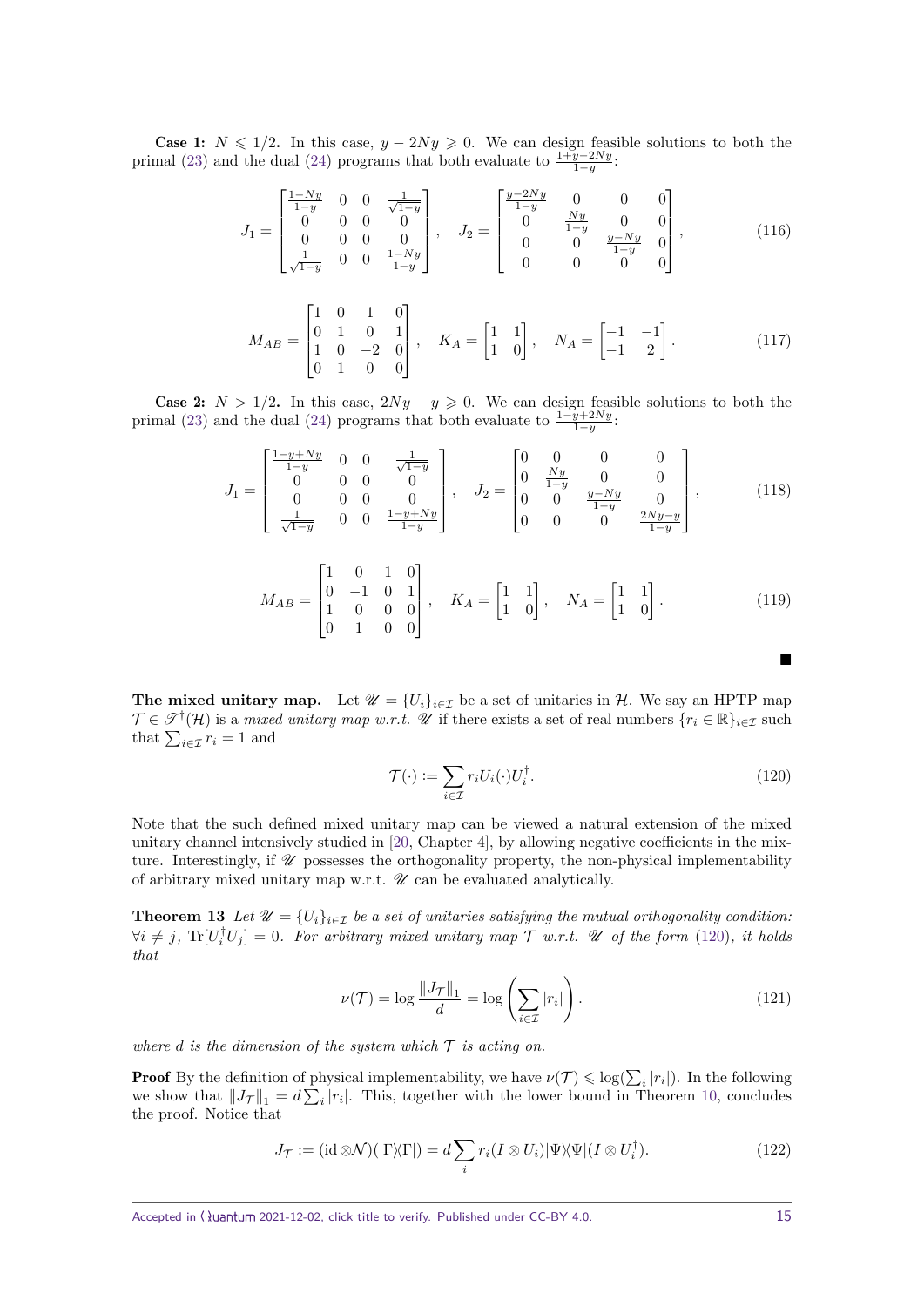We claim  $\{(I \otimes U_i) | \Psi\rangle\}_{i \in \mathcal{I}}$  is a set of orthogonal unit vectors, i.e.,

$$
\langle \Psi | (I \otimes U_i^{\dagger})(I \otimes U_j) | \Psi \rangle = \delta_{ij}.
$$
\n(123)

When  $i = j$ , the equation can be verified directly. When  $i \neq j$ , it holds that

$$
\langle \Psi | (I \otimes U_i^{\dagger})(I \otimes U_j) | \Psi \rangle = \frac{1}{d} \sum_{m,n=0}^{d-1} \langle mm | (I \otimes U_i^{\dagger} U_j) | nn \rangle \tag{124}
$$

<span id="page-15-1"></span>
$$
=\frac{1}{d}\sum_{m,n=0}^{d-1}\langle m|U_i^{\dagger}U_j|m\rangle\tag{125}
$$

$$
=\frac{1}{d}\operatorname{Tr}(U_i^{\dagger}U_j)\tag{126}
$$

$$
=0,\t(127)
$$

where the last equality follows from the orthogonality condition. Eqs. [\(122\)](#page-14-2) and [\(123\)](#page-15-1) together yield  $||J_{\mathcal{T}}||_1 = d \sum_i |r_i|$ . We are done.

**Invertible map of the qudit depolarizing channel.** As an interesting implication of Theorem [13,](#page-14-0) we can analytically derive the non-physical implementability of the invertible maps of both the depolarizing and dephasing channels. In the following, we first formally define the depolarizing and dephasing channel in the *d*-dimensional Hilbert space H. Let  $\mathbb{Z}_d := \{0, 1, \dots, d-1\}$  which forms a ring w.r.t. to addition and multiplication modulo *d*. The set of discrete Weyl operators  ${W_{x,z}}_{x,z\in\mathbb{Z}_d}$  in H is defined as [\[20,](#page-20-9) Section 4.1.2]

<span id="page-15-3"></span><span id="page-15-2"></span>
$$
W_{x,z} := X^x Z^z,\tag{128}
$$

where the generalized Pauli operators *X* and *Z* are defined as

$$
X := \sum_{k \in \mathbb{Z}_d} |k+1\rangle\langle k|, \quad Z := \sum_{k \in \mathbb{Z}_d} \zeta^k |k\rangle\langle k|,\tag{129}
$$

with the *d*-root of unity  $\zeta := e^{2\pi i/d}$ . Notice that the set of Weyl operators satisfies the orthogonality condition:

$$
\operatorname{Tr}\left[W_{x,z}^{\dagger}W_{x',z'}\right] = \begin{cases} d, & \text{if } (x,z) = (x',z')\\ 0, & \text{otherwise.} \end{cases}
$$
\n(130)

The qudit depolarizing quantum channel  $\mathcal{D}_{d,\epsilon}$ , where  $\epsilon \in [0,1]$ , is defined in terms of the Weyl operators as

$$
\mathcal{D}_{d,\epsilon}(\rho) := (1 - \epsilon)\rho + \frac{\epsilon}{d^2} \sum_{x,z \in \mathbb{Z}_d} W_{x,z} \rho W_{x,z}^\dagger. \tag{131}
$$

In [\[16\]](#page-20-3), Takagi gave the optimal sampling cost for qudit quantum channel and qubit dephasing channel, using ad-hoc techniques. Here we show that those bounds can be derived from Theorem [13.](#page-14-0)

Regarding the depolarizing channel of great practical interests, we have the following.

<span id="page-15-0"></span>**Lemma 14** For 
$$
\epsilon \in [0, 1)
$$
, it holds that  $\nu(\mathcal{D}_{d,\epsilon}^{-1}) = \log \frac{1+(1-2/d^2)\epsilon}{1-\epsilon}$ .

Proof First of all, notice that [\[16,](#page-20-3) Theorem 1]

$$
\mathcal{D}_{d,\epsilon}^{-1}(\rho) = \left(1 + \frac{(d^2 - 1)\epsilon}{d^2(1 - \epsilon)}\right) \mathrm{id}(\rho) - \frac{\epsilon}{d^2(1 - \epsilon)} \sum_{(x,z) \in \mathbb{Z}_d \times \mathbb{Z}_d \setminus (0,0)} W_{x,z} \rho W_{x,z}^{\dagger} \tag{132}
$$

and thus  $\mathcal{D}_{d,\epsilon}^{-1}$  is a mixed unitary map w.r.t. the set of Weyl operators  $\{W_{x,z}\}$ . Since this set satisfies the orthogonality condition [\(130\)](#page-15-2), Theorem [13](#page-14-0) implies that

$$
\nu(\mathcal{D}_{d,\epsilon}^{-1}) = \log \left( 1 + \frac{(d^2 - 1)\epsilon}{d^2(1 - \epsilon)} + (d^2 - 1)\frac{\epsilon}{d^2(1 - \epsilon)} \right) = \log \frac{1 + (1 - 2/d^2)\epsilon}{1 - \epsilon}.
$$
 (133)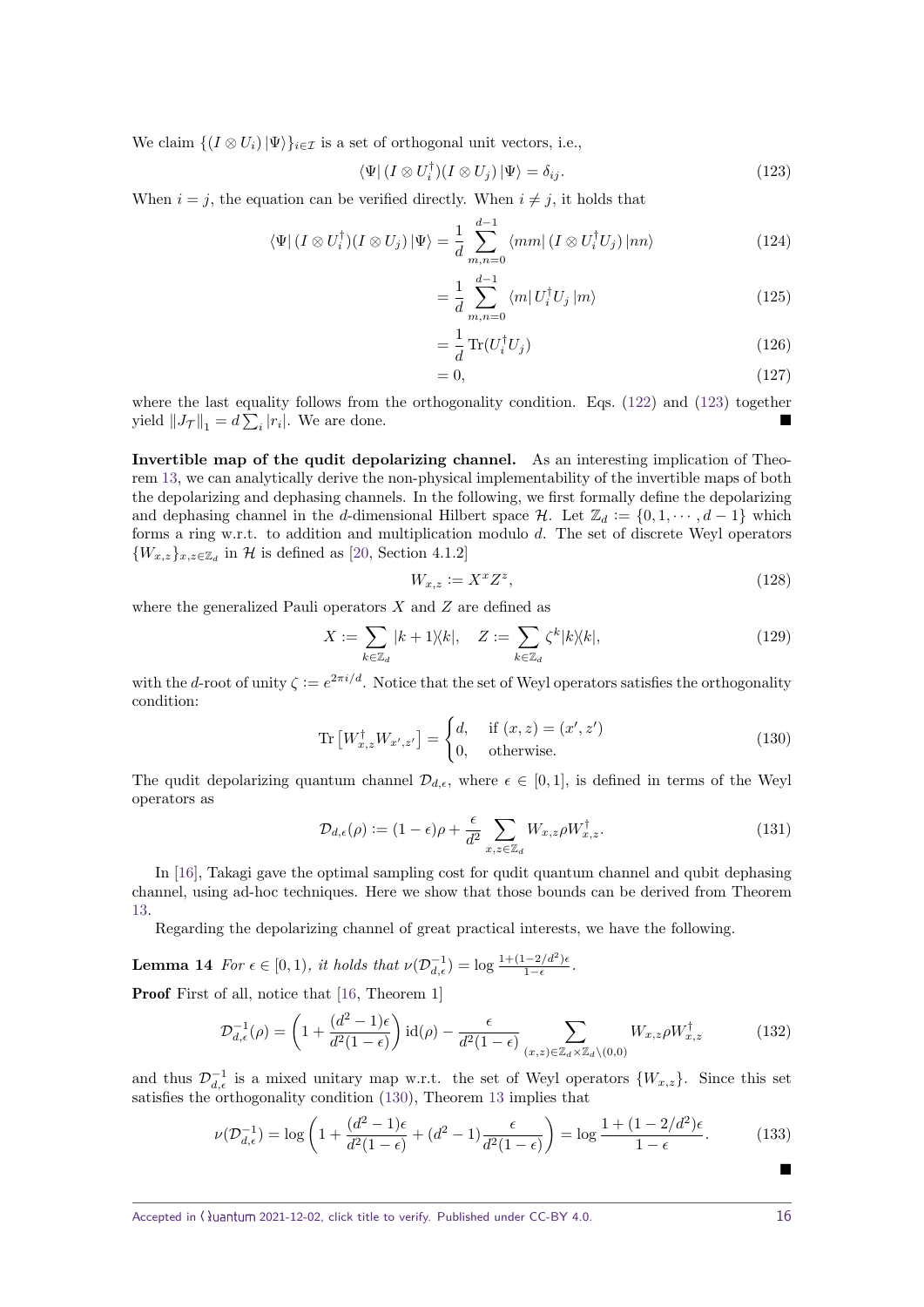**Invertible map of the qubit dephasing channel.** Let  $\sigma_z$  be the Pauli Z operator. Notice that when  $d = 2$ , the operator *Z* define in [\(129\)](#page-15-3) reduces to  $\sigma_z$ . The qubit dephasing quantum channel  $\mathcal{F}_{\epsilon}$ , where  $\epsilon \in [0,1]$ , is defined as

<span id="page-16-1"></span>
$$
\mathcal{F}_{\epsilon}(\rho) := (1 - \epsilon)\rho + \epsilon \sigma_z \rho \sigma_z. \tag{134}
$$

We have the following.

**Lemma 15** *For*  $\epsilon \in [0, 1/2)$ *, it holds that*  $\nu(\mathcal{F}_{\epsilon}^{-1}) = \log \frac{1}{1-2\epsilon}$ *.* 

**Proof** The proof follows similarly the argument of Lemma [14](#page-15-0) by noticing that [\[16,](#page-20-3) Theorem 1]

$$
\mathcal{F}_{\epsilon}^{-1}(\rho) = \frac{1 - \epsilon}{1 - 2\epsilon} \operatorname{id}(\rho) - \frac{\epsilon}{1 - 2\epsilon} \sigma_z(\rho) \sigma_z \tag{135}
$$

and that the operators  $I$  and  $\sigma_z$  are orthogonal.

Remark 4 Unlike Lemma [14,](#page-15-0) Lemma [15](#page-16-1) does not hold in general for the qudit dephasing channel  $\mathcal{F}_{d,\epsilon}(\rho) := (1-\epsilon)\rho + \epsilon Z\rho Z^{\dagger}$ , where *Z* is define in [\(129\)](#page-15-3). This dues to that *Z* does not satisfy the relation  $Z^{\dagger} = Z$  in general. It remains as an interesting problem to compute analytically  $\nu(\mathcal{F}_{d,\epsilon}^{-1})$ for  $d \geq 3$ .

Remark 5 We emphasize that Lemma [14](#page-15-0) and Lemma [15](#page-16-1) have been shown previously in Theorems 1 and 2 of [\[16\]](#page-20-3), respectively. In that Ref., the author assumed that the linear map is decomposed w.r.t. the set of implementable operations, which in turn is a strict subset of the set of quantum channels. In this sense, our obtained results enhance the previous ones by specifying the fundamental limit on the physical implementability of these two linear maps.

## <span id="page-16-0"></span>4 Applications in error mitigation

In this section we endow the proposed physical implementability measure with an operational interpretation within the quantum error mitigation framework as it establishes the lower bound of the sampling cost achievable via the quasiprobability decomposition technique.

#### 4.1 Physical implementability is the sampling cost

In quantum computing, especially in the NISQ era [\[41\]](#page-21-5), a common computational task is to estimate the expected value Tr[ $\rho A$ ] for a given observable A and a quantum state  $\rho$ . Without loss of generality, we may assume *A* to be diagonal in the computational basis, otherwise one can apply a unitary to  $\rho$  firstly and then measure in the computational basis. That is, we consider measurement in the form of

$$
A = \sum_{x \in \{0,1\}^n} A(x)|x\rangle\langle x|, \ A(x) \in [-1,1].
$$
\n(136)

If  $\rho$  can be prepared perfectly, one can get  $\text{Tr}(\rho A)$  directly by a sequence of measurements. However, the preparation of *ρ* inevitably suffers from noise that can be modeled by some CPTP  $\mathcal{O} \in \mathscr{C}(\mathcal{H})$ , rendering the value Tr[ $\mathcal{O}(\rho)A$ ]. How can we deal with the noise and recover the expected value anyway? There are many recently proposed error mitigation methods to accomplish this task (see, e.g., [\[13,](#page-20-17) [15,](#page-20-18) [16,](#page-20-3) [42–](#page-21-6)[45\]](#page-21-7)).

Since the preparation procedure is given a priori, one feasible way is to perform the invertible map  $\mathcal{O}^{-1}$  (assumed to exist), yielding

<span id="page-16-2"></span>
$$
\operatorname{Tr}\left[\mathcal{O}^{-1}\circ\mathcal{O}(\rho)A\right] = \operatorname{Tr}[\rho A],\tag{137}
$$

which successfully mitigates the noise. This is quite similar to the quantum channel correction task in the first glance, since we can think of  $\mathcal{O}^{-1}$  as a correcting procedure.

However, the main problem with [\(137\)](#page-16-2) is that the invertible map  $\mathcal{N} \equiv \mathcal{O}^{-1}$  might not be physically implementable, i.e., it is not a CPTP, though we have already shown in Property [1](#page-3-1) that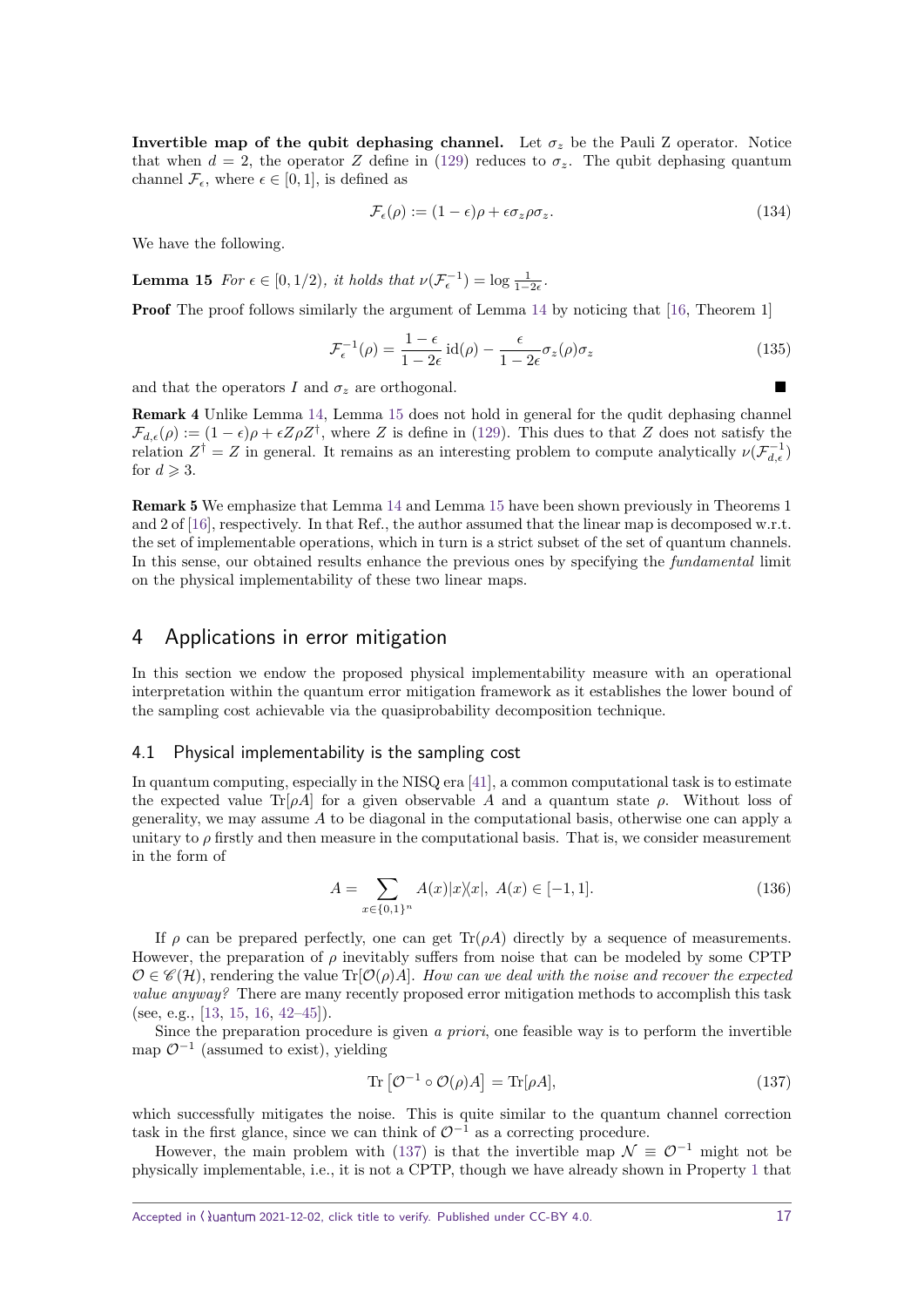$\mathcal N$  is both Hermitian- and trace-preserving. Thus the problem that we are faced with is to physically approximate the effect of an HPTP map, which would unavoidably incur extra computation cost due to approximation. We use the probabilistic error cancellation technique  $[12-16]$  $[12-16]$  to deal with this issue and it turns out that the incurred computation cost is quantified exactly by the physical implementability measure. The precise error mitigation procedure goes as follows:

- 1. We optimally decompose N into a linear combination of CPTP maps  ${\eta_\alpha, \mathcal{O}_\alpha}_{\alpha}$  as [\(10\)](#page-4-1). Then  $2^{\nu(\mathcal{N})} = \sum_{\alpha} |\eta_{\alpha}|.$
- 2. We iterate the following sampling procedure *M* times. In the *m*-th round where  $m \in [M]$ ,
	- 2.1. We sample a CPTP map  $\mathcal{O}^{(m)}$  from  $\{\mathcal{O}_{\alpha}\}_\alpha$  with probability  $\{|\eta_\alpha|/\sum_{\alpha}|\eta_\alpha|\}_\alpha$ . Denote by  $\eta^{(m)}$  the sampled coefficient.
	- 2.2. Apply CPTP  $\mathcal{O}^{(m)}$  to  $\mathcal{O}(\rho)$ , measure each qubit in the computational basis. Denote  $s^{(m)} \in \{0,1\}^n$  as the binary string obtained and  $A(s^{(m)})$  as the measurement value. Write a random variable

$$
X^{(m)} = 2^{\nu(\mathcal{N})} \text{sgn}\left(\eta^{(m)}\right) A\left(s^{(m)}\right) \in [-2^{\nu(\mathcal{N})}, 2^{\nu(\mathcal{N})}].\tag{138}
$$

where sgn :  $\mathbb{R} \to \pm 1$  is the sign function defined as  $\forall x \leq 0$ , sgn $(x) = -1$  and  $\forall x > 0$ ,  $sgn(x) = 1$ .

3. Using the data obtained in the second step, we compute the following empirical mean value

<span id="page-17-1"></span>
$$
\xi := \frac{1}{M} \sum_{m=1}^{M} X^{(m)} = \frac{2^{\nu(\mathcal{N})}}{M} \sum_{m=1}^{M} \text{sgn}\left(\eta^{(m)}\right) A\left(s^{(m)}\right) \tag{139}
$$

4. Output  $\xi$  as an estimation of the target expected value  $\text{Tr}[\rho A]$ .

Now we analyze the efficiency and accuracy of the above estimation procedure. First of all, we show in Lemma [16](#page-17-0) that  $\xi$  is actually an unbiased estimator of Tr[*ρA*]. This justifies the validity of the estimator, as long as *M* is sufficiently large, due to the weak law of large numbers. What's more, we can apply the Hoeffding inequality to ensure that  $M = 2^{2\nu+1} \log(2/\varepsilon)/\delta^2$  number of samples in Step 2 would estimate the target expectation value Tr[ $\rho A$ ] within error  $\delta$  with probability no less than  $1 - \varepsilon$ :

<span id="page-17-0"></span>
$$
\Pr\left\{|\xi - \text{Tr}[\rho A]| \geqslant \delta\right\} \stackrel{(a)}{\leqslant} 2\exp\left(-\frac{2M^2\delta^2}{4M2^{2\nu}}\right) \leqslant \varepsilon\tag{140}
$$

$$
\Rightarrow M \geqslant 2^{2\nu+1} \log(2/\varepsilon) / \delta^2,\tag{141}
$$

where (*a*) follows from the fact that  $|X^{(m)}| \leq 2^{\nu}$ . We can thus identify the unique role of  $2^{\nu}$  in quantifying the number of rounds required to reach desired estimating precision, empowering the mathematically defined implementability measure  $\nu(\mathcal{N})$  an interesting operational meaning.

**Lemma 16** *The random variable*  $\xi$  *defined in* [\(139\)](#page-17-1) *is an unbiased estimator of*  $Tr[\rho A]$ *.* 

**Proof** Denote by  $E(X)$  the expectation of a random variable X. By [\(139\)](#page-17-1) we have

$$
E(\xi) = \frac{2^{\nu(\mathcal{N})}}{M} \sum_{m=1}^{M} E\left(\text{sgn}\left(\eta^{(m)}\right) A\left(s^{(m)}\right)\right) \tag{142}
$$

$$
= \frac{2^{\nu(\mathcal{N})}}{M} \sum_{m=1}^{M} \sum_{\alpha} \frac{|\eta_{\alpha}|}{2^{\nu(\mathcal{N})}} \operatorname{sgn}(\eta_{\alpha}) \sum_{s \in \{0,1\}^{n}} \operatorname{Tr} \left[ \mathcal{O}_{\alpha} \circ \mathcal{O}(\rho) |s \rangle \langle s| \right] A(s)
$$
(143)

$$
= \frac{2^{\nu(\mathcal{N})}}{M} \sum_{m=1}^{M} \sum_{\alpha} \frac{\eta_{\alpha}}{2^{\nu(\mathcal{N})}} \operatorname{Tr} \left[ \mathcal{O}_{\alpha} \circ \mathcal{O}(\rho) A \right]
$$
(144)

$$
= \frac{2^{\nu(\mathcal{N})}}{M} \sum_{m=1}^{M} \frac{1}{2^{\nu(\mathcal{N})}} \operatorname{Tr} \left[ \mathcal{N} \circ \mathcal{O}(\rho) A \right]
$$
(145)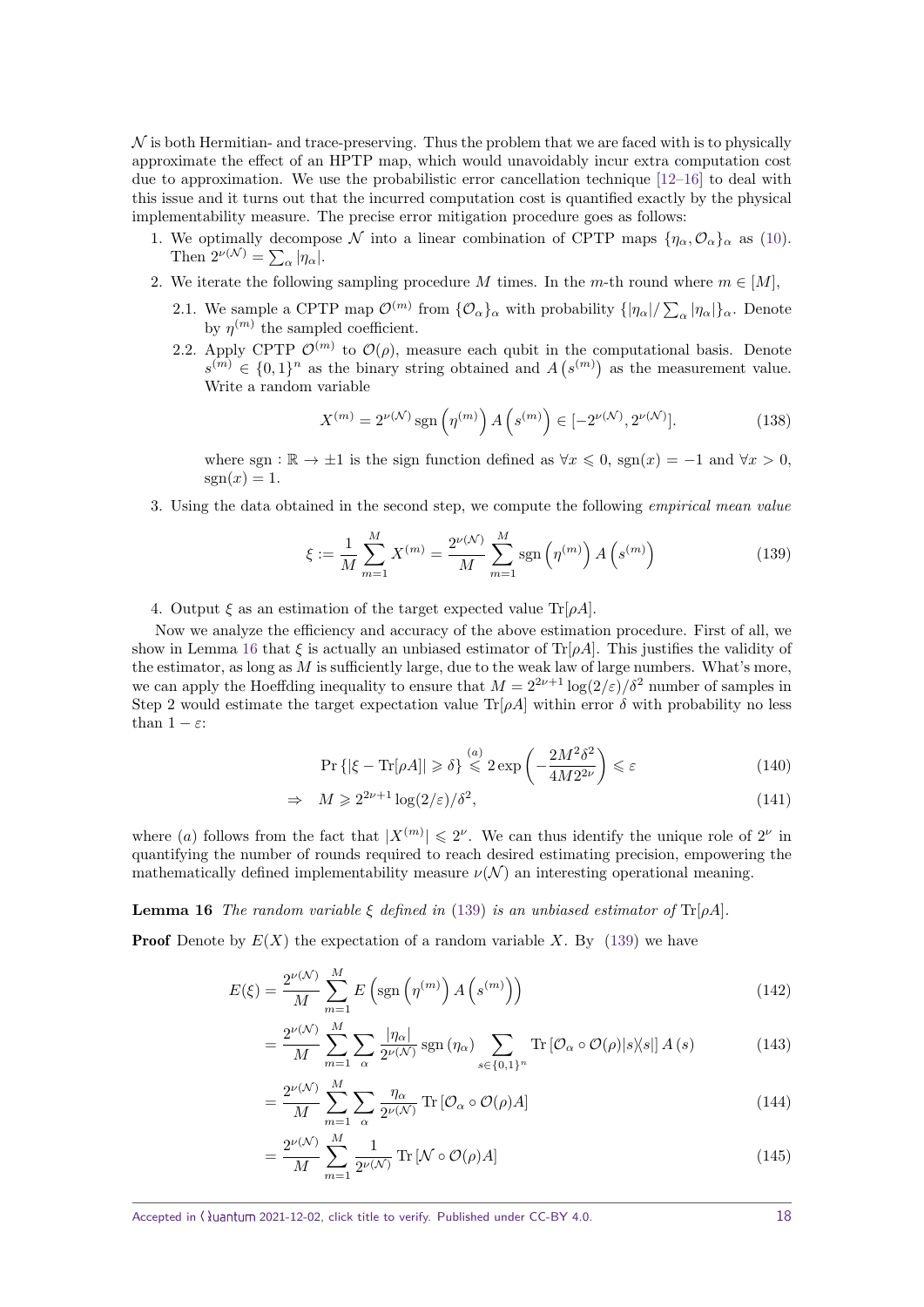$$
= \text{Tr}\left[\rho A\right].\tag{146}
$$

 $\blacksquare$ 

One may wonder that the proposed error mitigation setting is a bit unrealistic as the assumption of one can implement all CPTPs perfectly directly remove the necessity of error mitigation in the very first place. To deal with this concern, we describe the setting in more details. In our error mitigation setting, the state preparation and the error mitigation procedures are performed by different parties. Namely, user A will prepare the quantum state  $\rho$  subject to inevitable quantum noise  $\mathcal{O}$ , while user *B* can perform error mitigation on the received quantum state  $\mathcal{O}(\rho)$  noiselessly. Since user *B* only knows the error model  $\mathcal O$  but has no information about the ideal state  $\rho$  that user *A* aims to prepare, he cannot prepare  $\rho$  directly by himself.

At the first glance, our setting is different from the more relevant setting where all quantum operations are subject to noise. However, these two settings are in fact closely related, argued as follows. For any invertible quantum noise  $\mathcal{O}$ , we decompose  $\mathcal{O}^{-1}$  into a linear combination of CPTPs as

$$
\mathcal{O}^{-1} := \sum_{\alpha} \eta_{\alpha} \mathcal{O}_{\alpha} \tag{147}
$$

Consider the setting where every operation is subject to the noise  $\mathcal{O}$ . The target is to implement a noiseless quantum operation  $U$ . Notice that

$$
\mathcal{U} = \mathcal{O}\mathcal{O}^{-1}\mathcal{U} = \sum_{\alpha} \eta_{\alpha} \mathcal{O}\mathcal{O}_{\alpha}\mathcal{U},\tag{148}
$$

inspiring a feasible method to implement  $U$  ideally: We firstly sample  $\alpha$ , and then perform the quantum operation  $\mathcal{O}_{\alpha}U$ . This quantum operation will be inevitably corrupted by the noise  $\mathcal{O}_{\alpha}$ . Statistically, the operation we effectively perform is exactly  $U$ .

#### 4.2 Properties of the above error mitigation procedure

We explore the operational properties of this error mitigation procedure based on the nice properties  $\nu$  and its connection to the sampling cost:

- First, since the physical implementability measure *ν* can be computed efficiently via semidefinite programs (cf. Theorem [3\)](#page-5-1), we can estimate the sampling cost of arbitrary linear maps, yielding a feasible way to deal with quantum noise in the NISQ era [\[41\]](#page-21-5). However, since the overall sampling cost of a quantum circuit is given by the product of the sampling cost of each gate in the circuit, the overall cost in our error mitigation procedure has an exponential scaling in the number of quantum gates, indicating that error mitigation cannot substitute the role of error correction. Indeed, the proposed error mitigation is an auxiliary method to alleviate quantum errors since NISQ devices do not have enough qubits to support error correcting codes.
- Second, the additivity of *ν* w.r.t. tensor product of linear maps (cf. Theorem [6\)](#page-7-2) implies that for parallel quantum noises, global error mitigation has no advantage over local error mitigation, i.e., dealing with quantum noises individually. On the other hand, the subadditivity of *ν* w.r.t. composition of linear maps (cf. Theorem [7\)](#page-9-3) implies that for sequential quantum noises, treating them as a whole might be beneficial and reduce the sampling cost, compared to handling these noises one by one. This is intuitive since these quantum noises might cancel mutually in the sequential procedure.
- Third, we obtain the sampling cost analytically for some linear maps which are the inverse map of practically interesting quantum CPTP maps. Prominent examples include the amplitude damping channel (cf. Theorem [11\)](#page-12-1), the generalized amplitude damping channel (cf. Lemma [12\)](#page-13-3), the qudit depolarizing channel (cf. Lemma [14\)](#page-15-0), and the qubit dephasing channel (cf. Lemma [15\)](#page-16-1). These results shed lights on dealing with quantum noises in the NISQ era since they remain as the lower bound of the sampling cost which quasiprobability method may achieve.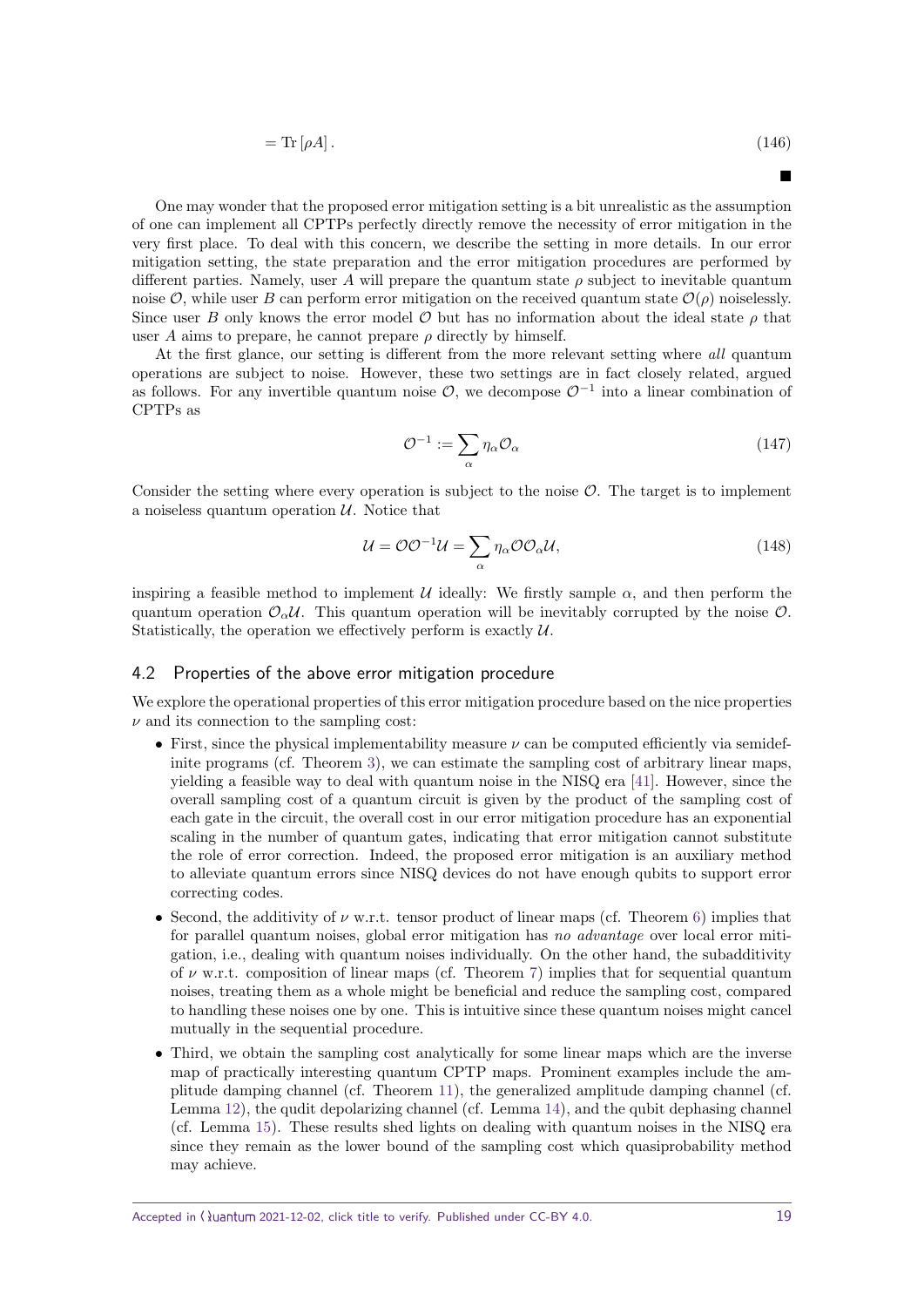## 5 Conclusions and discussions

In this work, we ask and study the question how can one simulate the action of a general linear map on a quantum state when only quantum operations (CPTP maps) are available. We apply the quasiprobability sampling method and use mathematical tools from semidefinite programming to answer this question, which leads to the first operational quantification of the physical implementability (or non-physicality from another perspective) for general linear maps.

We offered a systematic way to approximate a general linear map, that may not be physically implementable, by decomposing it into a linear combination of physically implementable quantum operations, mathematically characterized by completely positive and trace-preserving maps (CPTPs), motivated by the appealing quasi-probability decomposition technique. We introduced the physical implementability measure  $\nu(\mathcal{N})$  of a linear map  $\mathcal{N}$ , which is the least amount of negative portion in the quasi-probability decomposition, as a quantifier of how well  $\mathcal N$  can be approximated by CPTPs. We show that  $\nu$  is efficiently computable by semidefinite programs. We proved that  $\nu$  satisfies many interesting properties such as faithfulness, additivity with respect to the tensor product, and unitary channel invariance. We also derived upper and lower bounds of *ν* based on the trace norm of the target linear map's Choi operator, and obtained analytic expressions for several practical linear maps. Finally, we empowered this measure an operational meaning in the quantum error mitigation task by showing that it establishes the lower bound of the sampling cost achievable via the quasiprobability decomposition technique.

We expect that our proposed framework can find more applications in quantum information and quantum computation. It is also interesting to further explore the structure of invertible qubit HPTP maps and derive an analytic expression for the physical implementability measure. In Section [4,](#page-16-0) we contributed an efficient method to estimate the expected value  $\text{Tr}[\rho A]$  in the presence of noise characterized by some noisy quantum channel  $\mathcal N$ . This is an important task in quantum computing, especially in the NISQ era. We yearn for new and novel methods for this task.

**Acknowledgements.** J. J. and K. W. contributed equally to this work. This work was done when J. J. was a research intern at Baidu Research.

## References

- <span id="page-19-0"></span>[1] Michael A. Nielsen and Isaac L. Chuang. Quantum Computation and Quantum Information. Cambridge University Press, 2011. [DOI: 10.37686/qrl.v1i1.57.](https://doi.org/10.37686/qrl.v1i1.57)
- <span id="page-19-1"></span>[2] Karl Kraus. States, effects, and Operations. Springer-Verlag, Berlin, 1983.
- <span id="page-19-2"></span>[3] Michał Horodecki, Paweł Horodecki, and Ryszard Horodecki. Separability of mixed states: necessary and sufficient conditions. Physics Letters A,  $223(1):1 - 8$ , 1996. ISSN 0375-9601. [DOI: 10.1016/S0375-9601\(96\)00706-2.](https://doi.org/10.1016/S0375-9601(96)00706-2)
- <span id="page-19-3"></span>[4] Philip Pechukas. Reduced dynamics need not be completely positive. *Physical Review Letters*, 73(8):1060, 1994. [DOI: 10.1103/PhysRevLett.73.1060.](https://doi.org/10.1103/PhysRevLett.73.1060)
- <span id="page-19-4"></span>[5] Hilary A Carteret, Daniel R Terno, and Karol Zyczkowski. Dynamics beyond completely ˙ positive maps: Some properties and applications. Physical Review A, 77(4):042113, 2008. [DOI: 10.1103/PhysRevA.77.042113.](https://doi.org/10.1103/PhysRevA.77.042113)
- <span id="page-19-5"></span>[6] Pawel Horodecki. From limits of quantum operations to multicopy entanglement witnesses and state-spectrum estimation. Physical Review A,  $68(5):052101$ , 2003. [DOI: 10.1103/phys](https://doi.org/10.1103/physreva.68.052101)[reva.68.052101.](https://doi.org/10.1103/physreva.68.052101)
- [7] Pawel Horodecki and Artur Ekert. Method for direct detection of quantum entanglement. Physical Review Letters, 89(12):127902, 2002. [DOI: 10.1103/physrevlett.89.127902.](https://doi.org/10.1103/physrevlett.89.127902)
- [8] Jaromír Fiurášek. Structural physical approximations of unphysical maps and generalized quantum measurements. *Physical Review A*,  $66(5):052315$ , 2002. DOI:  $10.1103/\text{phys}$ [reva.66.052315.](https://doi.org/10.1103/physreva.66.052315)
- <span id="page-19-6"></span>[9] JK Korbicz, ML Almeida, Joonwoo Bae, M Lewenstein, and A Acin. Structural approximations to positive maps and entanglement-breaking channels. Physical Review A, 78(6):062105, 2008. [DOI: 10.1103/physreva.78.062105.](https://doi.org/10.1103/physreva.78.062105)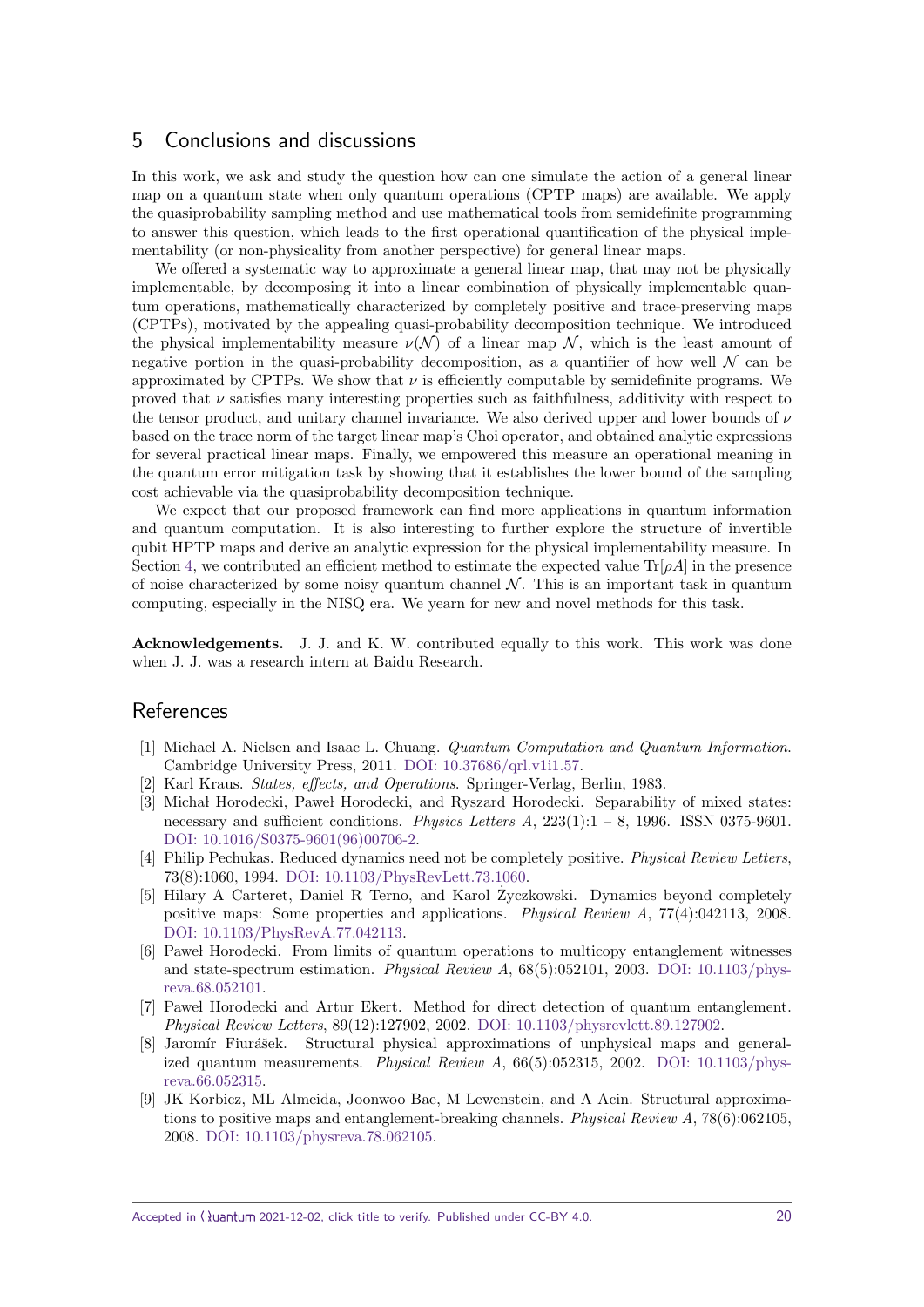- <span id="page-20-0"></span>[10] Karol Życzkowski, Paweł Horodecki, Anna Sanpera, and Maciej Lewenstein. Volume of the set of separable states. Physical Review A, 58(2):883, 1998. [DOI: 10.1103/physreva.58.883.](https://doi.org/10.1103/physreva.58.883)
- <span id="page-20-1"></span>[11] Leonid Gurvits and Howard Barnum. Largest separable balls around the maximally mixed bipartite quantum state. *Physical Review A*,  $66(6):062311$ , 2002. [DOI: 10.1103/Phys-](https://doi.org/10.1103/PhysRevA.66.062311)[RevA.66.062311.](https://doi.org/10.1103/PhysRevA.66.062311)
- <span id="page-20-2"></span>[12] Tanner Crowder. A linearization of quantum channels. Journal of Geometry and Physics, 92: 157–166, 2015. [DOI: 10.1016/j.geomphys.2015.02.014.](https://doi.org/10.1016/j.geomphys.2015.02.014)
- <span id="page-20-17"></span>[13] Kristan Temme, Sergey Bravyi, and Jay M Gambetta. Error mitigation for short-depth quantum circuits. Physical Review Letters,  $119(18)$ :180509, 2017. [DOI: 10.1103/Phys-](https://doi.org/10.1103/PhysRevLett.119.180509)[RevLett.119.180509.](https://doi.org/10.1103/PhysRevLett.119.180509)
- <span id="page-20-19"></span>[14] Mark Howard and Earl Campbell. Application of a resource theory for magic states to fault-tolerant quantum computing. Physical Review Letters, 118(9):090501, 2017. [DOI:](https://doi.org/10.1103/PhysRevLett.118.090501) [10.1103/PhysRevLett.118.090501.](https://doi.org/10.1103/PhysRevLett.118.090501)
- <span id="page-20-18"></span>[15] Suguru Endo, Simon C Benjamin, and Ying Li. Practical quantum error mitigation for nearfuture applications. Physical Review X, 8(3):031027, 2018. [DOI: 10.1103/PhysRevX.8.031027.](https://doi.org/10.1103/PhysRevX.8.031027)
- <span id="page-20-3"></span>[16] Ryuji Takagi. Optimal resource cost for error mitigation. arXiv preprint arXiv:2006.12509, 3, 2020. ISSN 2643-1564. [DOI: 10.1103/physrevresearch.3.033178.](https://doi.org/10.1103/physrevresearch.3.033178)
- <span id="page-20-4"></span>[17] Lieven Vandenberghe and Stephen Boyd. Semidefinite Programming. SIAM Review, 38(1): 49–95, mar 1996. ISSN 0036-1445. [DOI: 10.1137/1038003.](https://doi.org/10.1137/1038003)
- <span id="page-20-5"></span>[18] Man-Duen Choi. Completely positive linear maps on complex matrices. Linear algebra and its applications, 10(3):285–290, 1975. [DOI: 10.1016/0024-3795\(75\)90075-0.](https://doi.org/10.1016/0024-3795(75)90075-0)
- <span id="page-20-6"></span>[19] Andrzej Jamiołkowski. Linear transformations which preserve trace and positive semidefiniteness of operators. Reports on Mathematical Physics, 3(4):275–278, 1972. [DOI: 10.1016/0034-](https://doi.org/10.1016/0034-4877(72)90011-0) [4877\(72\)90011-0.](https://doi.org/10.1016/0034-4877(72)90011-0)
- <span id="page-20-9"></span>[20] John Watrous. The Theory of Quantum Information. Cambridge University Press, 2018. [DOI:](https://doi.org/10.1017/9781316848142) [10.1017/9781316848142.](https://doi.org/10.1017/9781316848142)
- <span id="page-20-7"></span>[21] Ashwin Nayak and Pranab Sen. Invertible quantum operations and perfect encryption of quantum states.  $arXiv$  preprint quant-ph/0605041, 2006.
- <span id="page-20-8"></span>[22] Maksim E Shirokov. Reversibility conditions for quantum channels and their applications. Sbornik: Mathematics, 204(8):1215, 2013. [DOI: 10.1070/sm2013v204n08abeh004337.](https://doi.org/10.1070/sm2013v204n08abeh004337)
- <span id="page-20-10"></span>[23] Eugene Paul Wigner and U Fano. Group theory and its application to the quantum mechanics of atomic spectra. AmJPh, 28(4):408–409, 1960. [DOI: 10.1119/1.1935822.](https://doi.org/10.1119/1.1935822)
- <span id="page-20-11"></span>[24] Tom Cooney, Milán Mosonyi, and Mark M Wilde. Strong converse exponents for a quantum channel discrimination problem and quantum-feedback-assisted communication. Communications in Mathematical Physics, 344(3):797–829, 2016. [DOI: 10.1007/s00220-016-2645-4.](https://doi.org/10.1007/s00220-016-2645-4)
- [25] Mark M. Wilde, Mario Berta, Christoph Hirche, and Eneet Kaur. Amortized channel divergence for asymptotic quantum channel discrimination. Letters in Mathematical Physics, 110 (8):2277–2336, aug 2020. ISSN 0377-9017. [DOI: 10.1007/s11005-020-01297-7.](https://doi.org/10.1007/s11005-020-01297-7)
- <span id="page-20-16"></span>[26] Kun Fang, Xin Wang, Marco Tomamichel, and Mario Berta. Quantum Channel Simulation and the Channel's Smooth Max-Information. IEEE Transactions on Information Theory, 66 (4):2129–2140, apr 2020. ISSN 0018-9448. [DOI: 10.1109/TIT.2019.2943858.](https://doi.org/10.1109/TIT.2019.2943858)
- [27] Xin Wang, Kun Fang, and Marco Tomamichel. On Converse Bounds for Classical Communication Over Quantum Channels. IEEE Transactions on Information Theory, 65(7):4609–4619, jul 2019. ISSN 0018-9448. [DOI: 10.1109/TIT.2019.2898656.](https://doi.org/10.1109/TIT.2019.2898656)
- <span id="page-20-12"></span>[28] Ryuji Takagi, Kun Wang, and Masahito Hayashi. Application of the resource theory of channels to communication scenarios. Physical Review Letters, 124(12):120502, 2020. [DOI:](https://doi.org/10.1103/physrevlett.124.120502) [10.1103/physrevlett.124.120502.](https://doi.org/10.1103/physrevlett.124.120502)
- <span id="page-20-13"></span>[29] Stephen Boyd, Stephen P Boyd, and Lieven Vandenberghe. Convex optimization. Cambridge university press, 2004. [DOI: 10.1017/cbo9780511804441.](https://doi.org/10.1017/cbo9780511804441)
- <span id="page-20-14"></span>[30] Eric Chitambar and Gilad Gour. Quantum resource theories. Reviews of Modern Physics, 91 (2):025001, 2019. [DOI: 10.1103/revmodphys.91.025001.](https://doi.org/10.1103/revmodphys.91.025001)
- <span id="page-20-15"></span>[31] Giulio Chiribella, Giacomo Mauro D'Ariano, and Paolo Perinotti. Transforming quantum operations: Quantum supermaps. EPL (Europhysics Letters), 83(3):30004, 2008. [DOI:](https://doi.org/10.1209/0295-5075/83/30004) [10.1209/0295-5075/83/30004.](https://doi.org/10.1209/0295-5075/83/30004)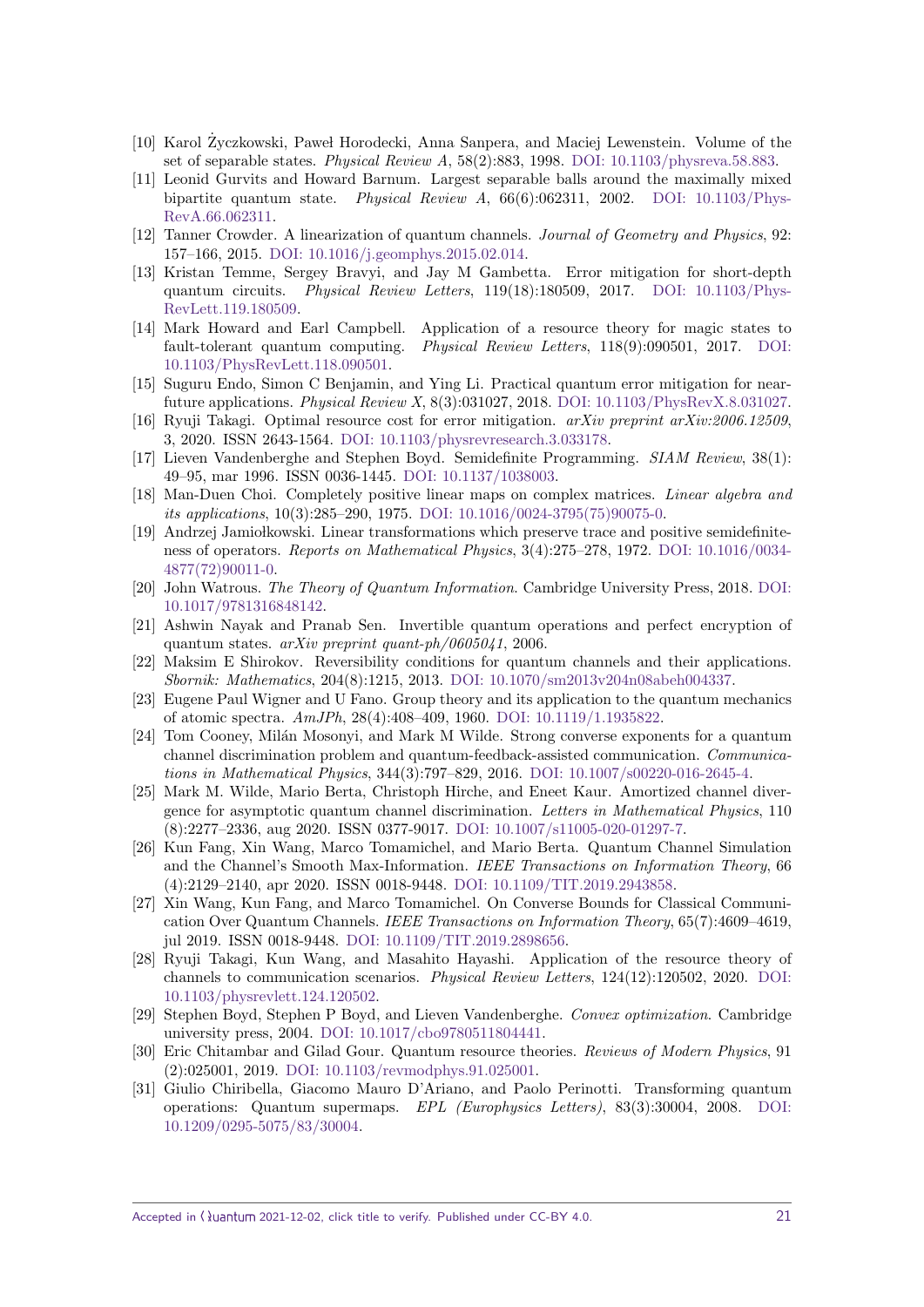- <span id="page-21-0"></span>[32] Xin Wang and Mark M. Wilde. Exact entanglement cost of quantum states and channels under PPT-preserving operations.  $arXiv:1809.09592$ , sep 2018. URL [http://arxiv.org/](http://arxiv.org/abs/1809.09592) [abs/1809.09592](http://arxiv.org/abs/1809.09592).
- [33] María García Díaz, Kun Fang, Xin Wang, Matteo Rosati, Michalis Skotiniotis, John Calsamiglia, and Andreas Winter. Using and reusing coherence to realize quantum processes. Quantum, 2:100, oct 2018. ISSN 2521-327X. [DOI: 10.22331/q-2018-10-19-100.](https://doi.org/10.22331/q-2018-10-19-100)
- [34] Xin Wang, Mark M Wilde, and Yuan Su. Quantifying the magic of quantum channels. New Journal of Physics, 21(10):103002, oct 2019. ISSN 1367-2630. [DOI: 10.1088/1367-](https://doi.org/10.1088/1367-2630/ab451d) [2630/ab451d.](https://doi.org/10.1088/1367-2630/ab451d)
- <span id="page-21-8"></span>[35] Xiao Yuan, Yunchao Liu, Qi Zhao, Bartosz Regula, Jayne Thompson, and Mile Gu. Universal and operational benchmarking of quantum memories.  $npj$  Quantum Information, 7(1):108, dec 2021. ISSN 2056-6387. [DOI: 10.1038/s41534-021-00444-9.](https://doi.org/10.1038/s41534-021-00444-9)
- [36] Kun Fang and Hamza Fawzi. Geometric Rényi Divergence and its Applications in Quantum Channel Capacities. Communications in Mathematical Physics, 384(3):1615–1677, jun 2021. ISSN 0010-3616. [DOI: 10.1007/s00220-021-04064-4.](https://doi.org/10.1007/s00220-021-04064-4)
- <span id="page-21-1"></span>[37] Xin Wang and Mark M. Wilde. Resource theory of asymmetric distinguishability for quantum channels. Physical Review Research, 1(3):033169, dec 2019. ISSN 2643-1564. [DOI:](https://doi.org/10.1103/PhysRevResearch.1.033169) [10.1103/PhysRevResearch.1.033169.](https://doi.org/10.1103/PhysRevResearch.1.033169)
- <span id="page-21-2"></span>[38] Luca Chirolli and Guido Burkard. Decoherence in solid-state qubits. Advances in Physics, 57 (3):225–285, 2008. [DOI: 10.1080/00018730802218067.](https://doi.org/10.1080/00018730802218067)
- <span id="page-21-3"></span>[39] Sumeet Khatri, Kunal Sharma, and Mark M. Wilde. Information-theoretic aspects of the generalized amplitude-damping channel. Physical Review A, 102(1):012401, jul 2020. ISSN 2469-9926. [DOI: 10.1103/PhysRevA.102.012401.](https://doi.org/10.1103/PhysRevA.102.012401)
- <span id="page-21-4"></span>[40] Xin Wang. Pursuing the fundamental limits for quantum communication. arXiv:1912.00931, 67(7):4524–4532, 2019. ISSN 0018-9448. [DOI: 10.1109/tit.2021.3068818.](https://doi.org/10.1109/tit.2021.3068818)
- <span id="page-21-5"></span>[41] John Preskill. Quantum computing in the NISQ era and beyond. Quantum, 2:79, 2018. [DOI:](https://doi.org/10.22331/q-2018-08-06-79) [10.22331/q-2018-08-06-79.](https://doi.org/10.22331/q-2018-08-06-79)
- <span id="page-21-6"></span>[42] X. Bonet-Monroig, R. Sagastizabal, M. Singh, and T. E. O'Brien. Low-cost error mitigation by symmetry verification. Physical Review A, 98(6):062339, dec 2018. ISSN 2469-9926. [DOI:](https://doi.org/10.1103/PhysRevA.98.062339) [10.1103/PhysRevA.98.062339.](https://doi.org/10.1103/PhysRevA.98.062339)
- [43] Suguru Endo, Zhenyu Cai, Simon C Benjamin, and Xiao Yuan. Hybrid Quantum-Classical Algorithms and Quantum Error Mitigation. Journal of the Physical Society of Japan, 90(3): 032001, mar 2021. ISSN 0031-9015. [DOI: 10.7566/JPSJ.90.032001.](https://doi.org/10.7566/JPSJ.90.032001)
- [44] Kun Wang, Yu-Ao Chen, and Xin Wang. Measurement Error Mitigation via Truncated Neumann Series.  $arXiv$  preprint  $arXiv:2103.13856$ , (2):1-14, mar 2021. URL [http://arxiv.org/](http://arxiv.org/abs/2103.13856) [abs/2103.13856](http://arxiv.org/abs/2103.13856).
- <span id="page-21-7"></span>[45] Zhenyu Cai. Multi-exponential error extrapolation and combining error mitigation techniques for NISQ applications. *npj Quantum Information*, 7(1), 2021. ISSN 20566387. [DOI:](https://doi.org/10.1038/s41534-021-00404-3) [10.1038/s41534-021-00404-3.](https://doi.org/10.1038/s41534-021-00404-3)
- <span id="page-21-9"></span>[46] Aram W Harrow and Michael A Nielsen. Robustness of quantum gates in the presence of noise. Physical Review A, 68(1):012308, 2003. [DOI: 10.1103/PhysRevA.68.012308.](https://doi.org/10.1103/PhysRevA.68.012308)
- [47] Guifré Vidal and Rolf Tarrach. Robustness of entanglement. Physical Review A, 59(1):141, 1999. [DOI: 10.1103/PhysRevA.59.141.](https://doi.org/10.1103/PhysRevA.59.141)
- [48] Michael Steiner. Generalized robustness of entanglement. Phys. Rev. A, 67:054305, May 2003. [DOI: 10.1103/PhysRevA.67.054305.](https://doi.org/10.1103/PhysRevA.67.054305)
- [49] Fernando GSL Brandao. Entanglement activation and the robustness of quantum correlations. Physical Review A, 76(3):030301, 2007. [DOI: 10.1103/PhysRevA.76.030301.](https://doi.org/10.1103/PhysRevA.76.030301)
- [50] Mafalda L Almeida, Stefano Pironio, Jonathan Barrett, Géza Tóth, and Antonio Acín. Noise robustness of the nonlocality of entangled quantum states. *Physical Review Letters*, 99(4): 040403, 2007. [DOI: 10.1103/physrevlett.99.040403.](https://doi.org/10.1103/physrevlett.99.040403)
- <span id="page-21-10"></span>[51] Ryuji Takagi, Bartosz Regula, Kaifeng Bu, Zi-Wen Liu, and Gerardo Adesso. Operational advantage of quantum resources in subchannel discrimination. Physical Review Letters, 122 (14):140402, 2019. [DOI: 10.1103/PhysRevLett.122.140402.](https://doi.org/10.1103/PhysRevLett.122.140402)
- [52] Marco Piani and John Watrous. Necessary and sufficient quantum information characterization of einstein-podolsky-rosen steering. Physical Review Letters, 114(6):060404, 2015. [DOI:](https://doi.org/10.1103/physrevlett.114.060404) [10.1103/physrevlett.114.060404.](https://doi.org/10.1103/physrevlett.114.060404)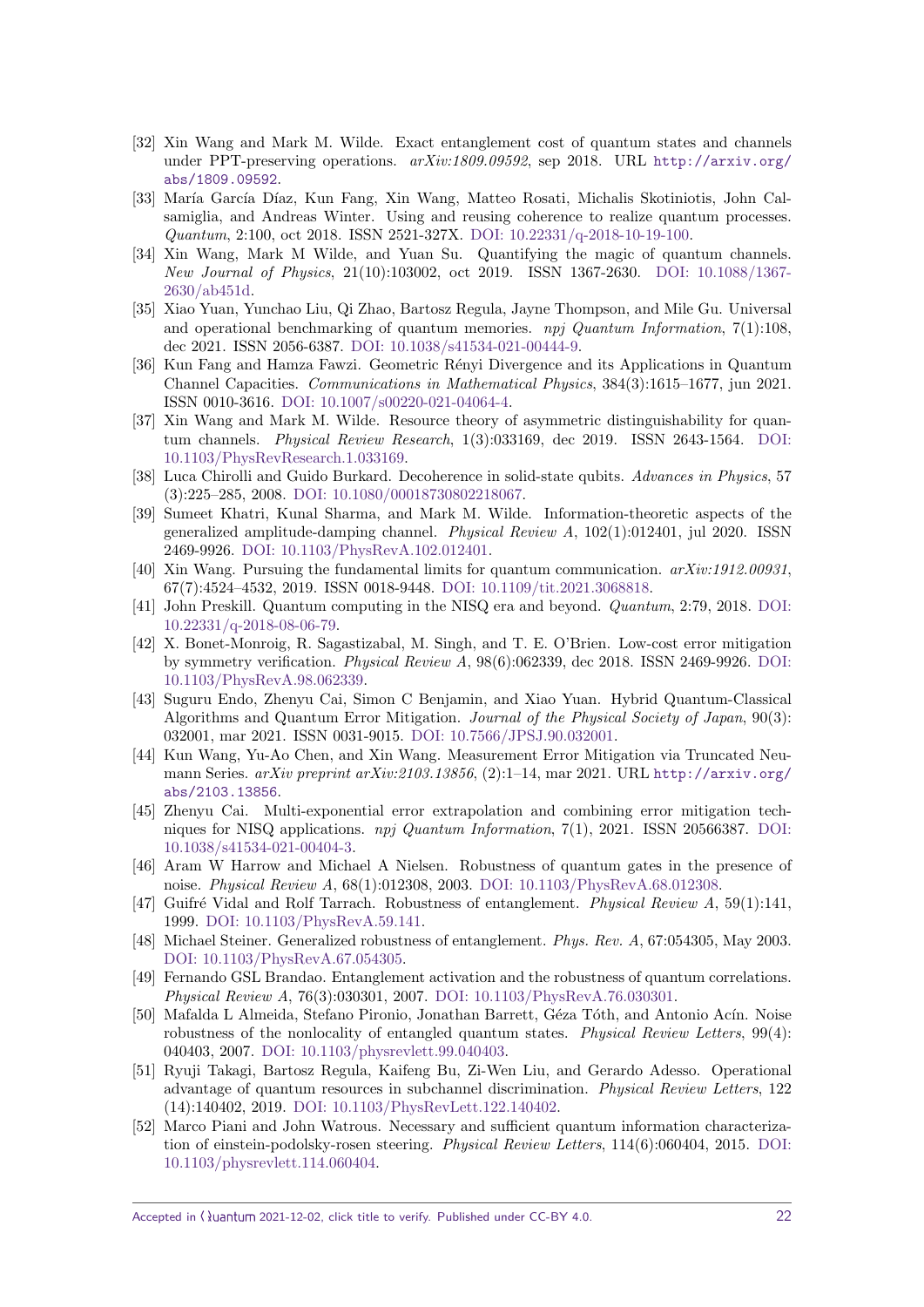- [53] Carmine Napoli, Thomas R Bromley, Marco Cianciaruso, Marco Piani, Nathaniel Johnston, and Gerardo Adesso. Robustness of coherence: an operational and observable measure of quantum coherence. Physical Review Letters,  $116(15):150502$ ,  $2016$ . DOI:  $10.1103$ /phys[revlett.116.150502.](https://doi.org/10.1103/physrevlett.116.150502)
- [54] Marco Piani, Marco Cianciaruso, Thomas R Bromley, Carmine Napoli, Nathaniel Johnston, and Gerardo Adesso. Robustness of asymmetry and coherence of quantum states. Physical Review A, 93(4):042107, 2016. [DOI: 10.1103/physreva.93.042107.](https://doi.org/10.1103/physreva.93.042107)
- [55] Namit Anand and Todd A Brun. Quantifying non-markovianity: a quantum resource-theoretic approach. arXiv preprint arXiv:1903.03880, 2019.
- [56] Ryuji Takagi and Bartosz Regula. General resource theories in quantum mechanics and beyond: operational characterization via discrimination tasks. Physical Review X, 9(3):031053, 2019. [DOI: 10.1103/PhysRevX.9.031053.](https://doi.org/10.1103/PhysRevX.9.031053)
- [57] Zi-Wen Liu and Andreas Winter. Resource theories of quantum channels and the universal role of resource erasure. arXiv preprint arXiv:1904.04201, 2019.
- [58] Joonwoo Bae, Dariusz Chrusciński, and Marco Piani. More entanglement implies higher performance in channel discrimination tasks. Physical Review Letters, 122(14):140404, 2019. [DOI: 10.1103/PhysRevLett.122.140404.](https://doi.org/10.1103/PhysRevLett.122.140404)
- <span id="page-22-1"></span>[59] Paul Skrzypczyk and Noah Linden. Robustness of measurement, discrimination games, and accessible information. Physical Review Letters, 122(14):140403, 2019. [DOI: 10.1103/Phys-](https://doi.org/10.1103/PhysRevLett.122.140403)[RevLett.122.140403.](https://doi.org/10.1103/PhysRevLett.122.140403)
- <span id="page-22-6"></span>[60] John Watrous. Semidefinite programming in quantum information (winter 2017). [https:](https://cs.uwaterloo.ca/~watrous/CS867.Winter2017/) [//cs.uwaterloo.ca/˜watrous/CS867.Winter2017/](https://cs.uwaterloo.ca/~watrous/CS867.Winter2017/), 2017.

## <span id="page-22-0"></span>Appendix A Robustness measure

#### A.1 Definition

As argued around Theorem [9,](#page-10-3) the set of CPTP maps is treated as the free set when defining the physical implementability measure from the resource theoretic perspective. This motivates us to consider this problem within the quantum resource theory framework [\[30\]](#page-20-14) and explore the intensively investigated robustness measure [\[16,](#page-20-3) [28,](#page-20-12) [35,](#page-21-8) [46–](#page-21-9)[51,](#page-21-10) [51–](#page-21-10)[59\]](#page-22-1). More precisely, Let  $\mathcal N$  be an HPTP map, we define the (absolute) robustness of physical implementability of  $\mathcal N$  as

$$
R(\mathcal{N}) := \min_{\mathcal{T} \text{ is CPTP}} \left\{ s \geqslant 0 \; \middle| \; \frac{\mathcal{N} + s\mathcal{T}}{1 + s} \text{ is CPTP} \right\}. \tag{149}
$$

Note the minimization is well defined since the completely depolarizing channel is free. Intuitively,  $R(\mathcal{N})$  quantifies how *robust* the linear map  $\mathcal N$  is against any physical implementation. Alternatively, we can express  $R(N)$  in terms of its Choi operator as

**Primal:** 
$$
R(\mathcal{N}) = \min s
$$
 (150a)

$$
s.t. JN + sJT = (1 + s)JK
$$
\n(150b)

<span id="page-22-7"></span><span id="page-22-5"></span><span id="page-22-4"></span><span id="page-22-3"></span><span id="page-22-2"></span>
$$
J_{\mathcal{T}} \geqslant 0, \text{Tr}_B J_{\mathcal{T}} = I_A \tag{150c}
$$

$$
J_{\mathcal{K}} \geqslant 0, \text{Tr}_B J_{\mathcal{K}} = I_A. \tag{150d}
$$

We can further simplify the above program using the trace-preserving condition. Assume the pair  $(s, \mathcal{T}, \mathcal{K})$  achivese  $R(\mathcal{N})$  in [\(150\)](#page-22-2). Set  $\tilde{J} := (1+s)J_{\mathcal{K}}$ , then  $\text{Tr}_{B}\tilde{J} = (1+s)I_{A}$  due to Eq. [\(150d\)](#page-22-3). Eq. [\(150b\)](#page-22-4) guarantees that  $\tilde{J} - J_N = sJ_T \geq 0$ , following from the fact that  $s \geq 0$  and Eq. [\(150c\)](#page-22-5). As so, we can simplify [\(150\)](#page-22-2) as

**Simplified Primal:** 
$$
R(\mathcal{N}) = \min s
$$
 (151a)

$$
s.t. \tilde{J} \geqslant J_{\mathcal{N}} \tag{151b}
$$

$$
\text{Tr}_B \,\tilde{J} = (s+1)I_A \tag{151c}
$$

$$
\tilde{J} \geqslant 0, s \geqslant 0 \tag{151d}
$$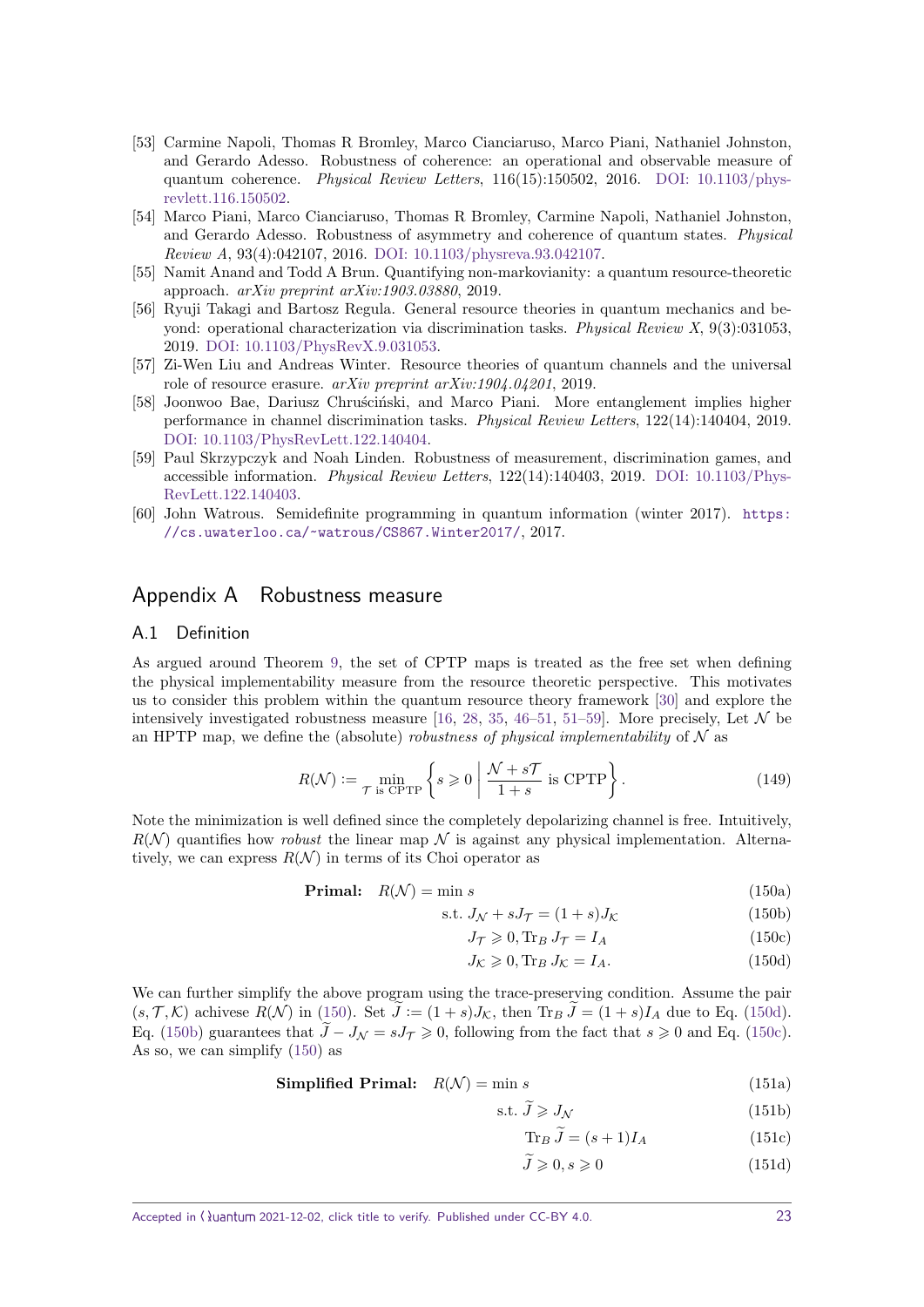Correspondingly, the dual SDP is given by

Simplified Dual: 
$$
R(\mathcal{N}) = \max \operatorname{Tr} [M_{AB} J_{\mathcal{N}}] - 1
$$
 (152a)

$$
s.t. \; \text{Tr}\,N_A = 1\tag{152b}
$$

$$
M_{AB} \leqslant N_A \otimes I_B \tag{152c}
$$

$$
M_{AB} \geqslant 0 \tag{152d}
$$

One may check that the above SDP satisfies strong duality by the Slater's theorem [\[60\]](#page-22-6).

#### A.2 Relation with the physical implementability

It turns out that the physical implementability measure  $\nu(10)$  $\nu(10)$  is closely related to the robustness of physical implementability  $R$  [\(149\)](#page-22-7), resembling the relations previously obtained in [\[14,](#page-20-19) Eq. (1)] and [\[16,](#page-20-3) Eq. (6)].

**Theorem 17** Let  $N$  be an HPTP map. It holds that

$$
2^{\nu(\mathcal{N})} = 2R(\mathcal{N}) + 1.
$$
\n(153)

Proof Note that this theorem can be proved using a similar technique presented in [\[16,](#page-20-3) Appendix A]. Here we write down the proof procedure for completeness.

" $\leq$ ": Assume the channel pair  $(\mathcal{T}, \mathcal{K})$  achieves  $R(\mathcal{N})$ , i.e.,

$$
\frac{\mathcal{N} + R(\mathcal{N})\mathcal{T}}{1 + R(\mathcal{N})} = \mathcal{K}.\tag{154}
$$

Rearranging the elements leads to  $\mathcal{N} = (1 + R(\mathcal{N}))\mathcal{K} - R(\mathcal{N})\mathcal{T}$ , yielding a feasible decomposition of  $N$ . As so, we obtain from Theorem [3](#page-5-1) that

$$
2^{\nu(\mathcal{N})} \leq 1 + R(\mathcal{N}) + R(\mathcal{N}) = 1 + 2R(\mathcal{N}).
$$
\n(155)

">": Assume the ensemble  $\{(\eta_\alpha, \mathcal{O}_\alpha)\}_{\alpha \in \mathcal{X}}$  achieves  $\nu(\mathcal{N})$  [\(10\)](#page-4-1). Let  $\mathcal{X}^+$  be the collection of symbols for which the sign of  $\eta_\alpha$  is positive and similarly for  $\mathcal{X}^-$ . We have  $\mathcal{X}^+ \cup \mathcal{X}^- = \mathcal{X}$  and  $\mathcal{X}^+ \cap \mathcal{X}^- = \emptyset$ . Set  $\eta^+ := \sum_{\alpha \in \mathcal{X}^+} |\eta_\alpha|$  and  $\eta^- := \sum_{\alpha \in \mathcal{X}^-} |\eta_\alpha|$ . By assumption,  $2^{\nu(\mathcal{N})} = \eta^+ + \eta^-$ . Since N is trace-preserving, we also have  $\eta^+ - \eta^- = 1$ . We can divide the channels into two groups according to the sign of their coefficients:

$$
\mathcal{N} = \sum_{\alpha \in \mathcal{X}} \eta_{\alpha} \mathcal{O}_{\alpha} = \sum_{\alpha \in \mathcal{X}^{+}} |\eta_{\alpha}| \mathcal{O}_{\alpha} - \sum_{x \in \mathcal{X}^{-}} |\eta_{\alpha}| \mathcal{O}_{\alpha}
$$
(156)

$$
= \eta^+ \left( \sum_{x \in \mathcal{X}^+} \frac{|\eta_\alpha|}{\eta^+} \mathcal{O}_\alpha \right) - \eta^- \left( \sum_{x \in \mathcal{X}^-} \frac{|\eta_\alpha|}{\eta^-} \mathcal{O}_\alpha \right) \tag{157}
$$

$$
= (1 + \eta^{-})\mathcal{T} - \eta^{-}\mathcal{K}, \qquad (158)
$$

where  $\mathcal{T} := \sum_{x \in \mathcal{X}^+} \eta_\alpha / \eta^+ \mathcal{O}_\alpha$  and  $\mathcal{K} := \sum_{x \in \mathcal{X}^-} |\eta_\alpha| / \eta^- \mathcal{O}_\alpha$  are well-defined quantum channels. This gives  $\mathcal{R}(\mathcal{N}) \leq \eta^- = (2^{\nu(\mathcal{N})} - 1)/2$ . We are done.

## <span id="page-23-0"></span>Appendix B Proof of Eq. [\(24\)](#page-6-5)

In this Appendix, we derive the dual program for the primal program given in [\(23\)](#page-6-0). Recall the primal SDP

$$
-2^{\nu(\mathcal{N})} = \max \quad -(p_1 + p_2) \tag{159a}
$$

s.t. 
$$
J_{\mathcal{N}} = J_1 - J_2
$$
 (159b)

$$
\operatorname{Tr}_B J_1 = p_1 I_A \tag{159c}
$$

$$
\text{Tr}_B J_2 = p_2 I_A \tag{159d}
$$